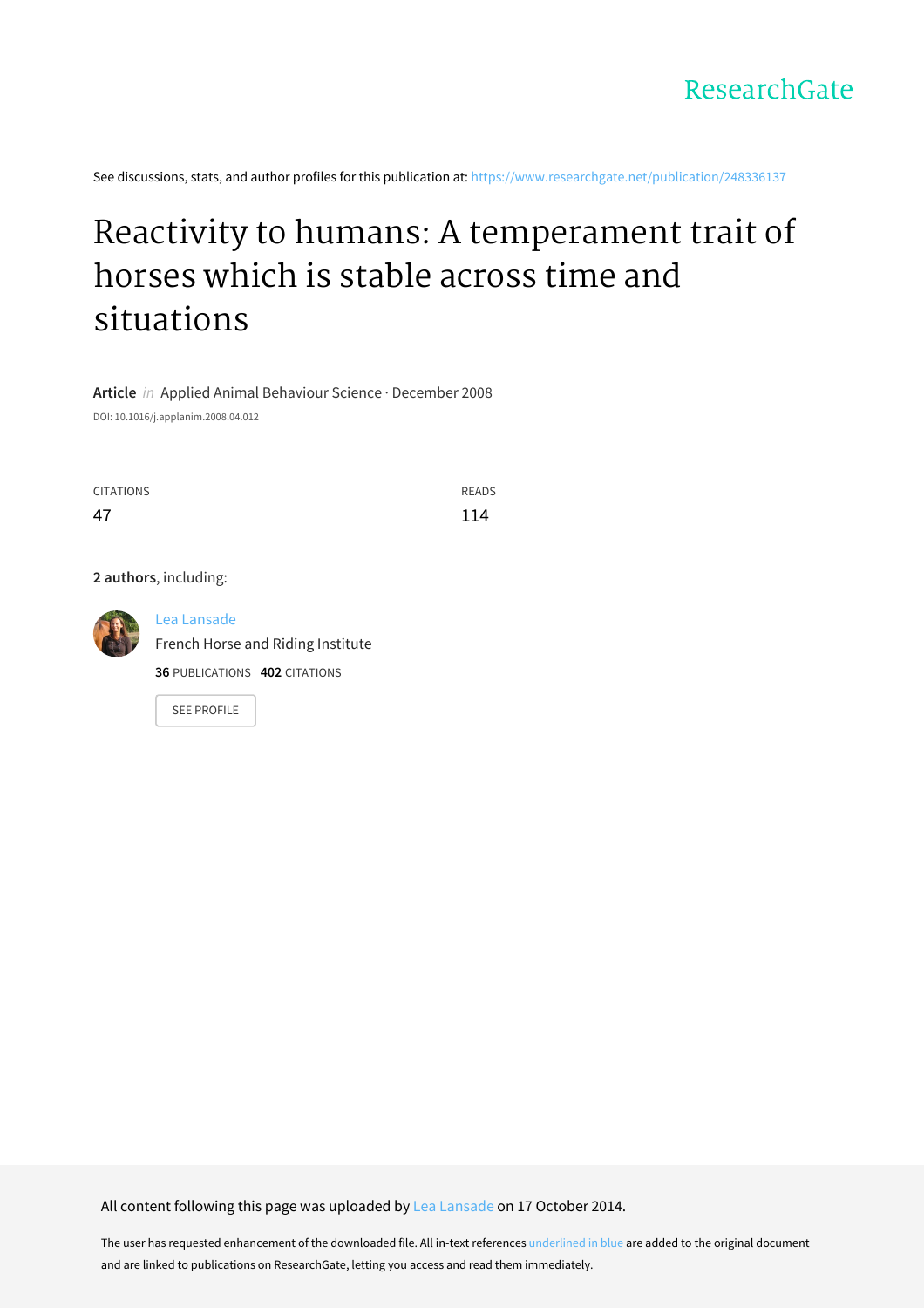

Available online at www.sciencedirect.com



**APPLIED ANIMAL BEHAVIOUR SCIENCE** 

Applied Animal Behaviour Science 114 (2008) 492–508

www.elsevier.com/locate/applanim

## Reactivity to humans: A temperament trait of horses which is stable across time and situations

Léa Lansade<sup>\*</sup>, Marie-France Bouissou

Laboratoire de Comportement, Neurobiologie et Adaptation, UMR 6175 Physiologie de la Reproduction et des Comportements, INRA-CNRS-Université de Tours-Haras Nationaux, F-37380, Nouzilly, France

> Accepted 21 April 2008 Available online 10 June 2008

#### Abstract

The aim of this study was to test the existence of a ''reactivity-to-humans'' trait which is stable over time and across situations. For this purpose, four test situations were repeated on the same animals at 8 months, 1.5 years ( $N = 110$  horses) and 2.5 years of age ( $N = 54$  horses). These situations involved a "familiar" passive human test'' during which a familiar person stayed motionless in the test pen, a ''familiar active human test'' and an ''unfamiliar active human test'' during which a familiar or unfamiliar person attempted to touch the horse, and a ''halter-fitting and heart-rate measurement test'', during which the horse was haltered and equipped with a surcingle and then had its heart-rate measured. Many behavioural variables were recorded during the tests, and correlations between ages and variables measured during other situations were investigated. When correlations were found, we concluded that the variables corresponded to temperament traits which are stable over time and across situations. The horses tested were divided into four groups according to breed (Anglo-Arab and Welsh) and year of birth (2001 and 2002). Data for each group were analysed separately with Spearman rank correlations.

Regarding stability over time, there was a strong correlation between ages in the frequency of licking/ nibbling the passive human, the time taken by a familiar or unfamiliar person to touch the horse, and the time taken to fit a halter (e.g. the time taken to touch the horse's muzzle was significantly correlated between ages in 7 out of the 8 possible cases:  $0.40 \le R \le 0.67$ ).

Regarding stability across situations, results indicate that the more frequently a horse sniffed, licked or nibbled a passive human, the easier it was for either a familiar or unfamiliar active human to touch and halter it. Moreover, a horse which could be touched easily by a familiar human could also be touched and haltered easily by an unfamiliar human. These behaviours, which are linked directly to humans, therefore indicate good stability over time and across situations.

In conclusion, this stability suggests the existence of a ''reactivity-to-humans'' temperament trait, whether the human is passive or active, familiar or unfamiliar. When the animals do not have frequent

<sup>\*</sup> Corresponding author. Tel.: +33 2 4742 7279; fax: +33 2 4742 7743. E-mail address: [lansade@tours.inra.fr](mailto:lansade@tours.inra.fr) (L. Lansade).

 $0168-1591/\$  – see front matter  $\odot$  2008 Elsevier B.V. All rights reserved. doi[:10.1016/j.applanim.2008.04.012](http://dx.doi.org/10.1016/j.applanim.2008.04.012)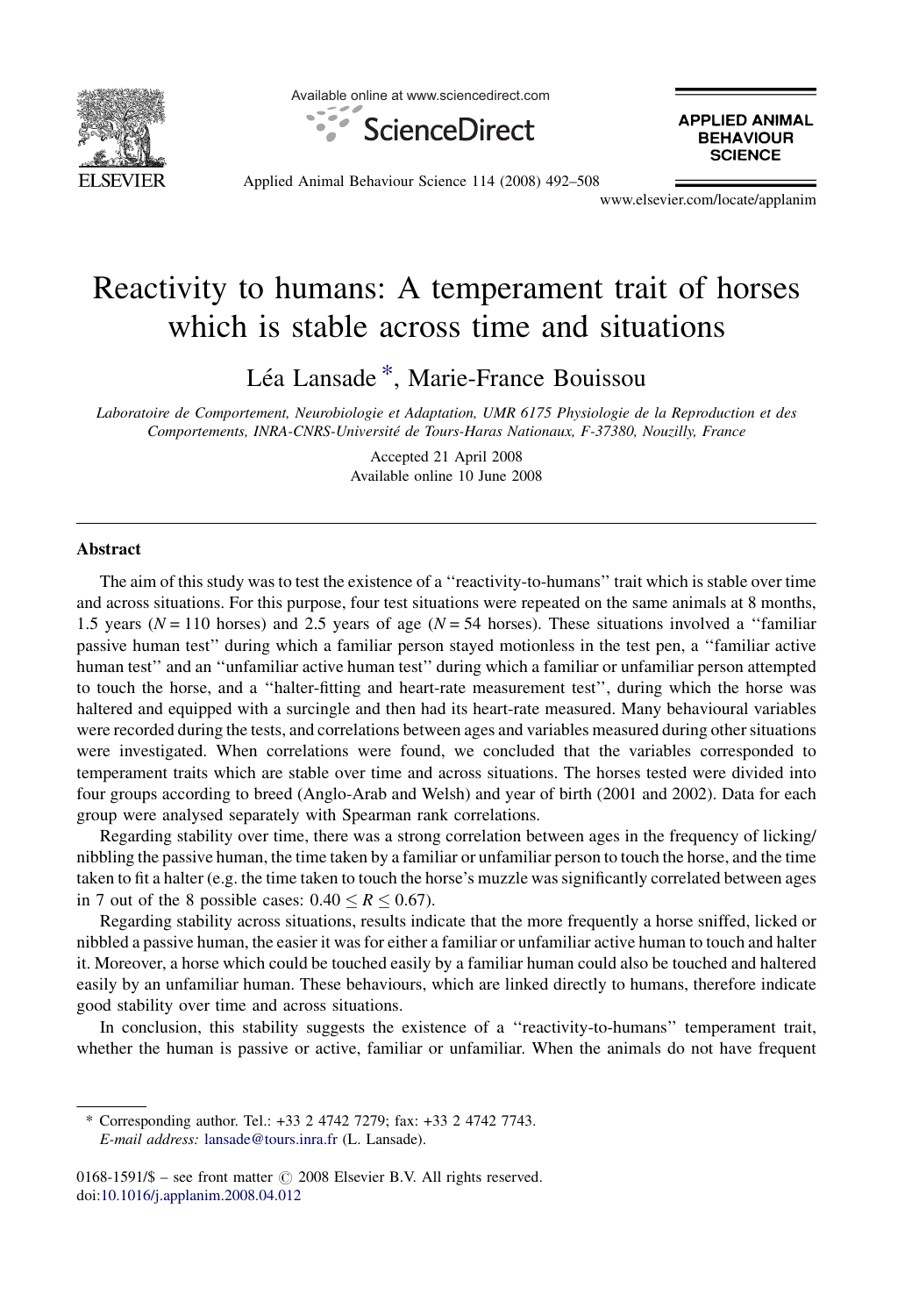contact with humans, this reactivity is stable over time and can be measured as early as 8 months of age using the behavioural variables cited above.

 $\odot$  2008 Elsevier B.V. All rights reserved.

Keywords: Horse; Equus caballus; Reactivity to humans; Temperament trait; Personality; Behavioural consistency

#### 1. Introduction

In many species, humans induce avoidance reactions, flight or other stress reactions, probably because of their size and rapid unpredictable movements (for a review: [Rushen et al., 1999](#page-16-0)). Domestic animals are frequently exposed to human presence or handling during their life ([Price,](#page-16-0) [1984; Serpell, 1986\)](#page-16-0), and this is considered to be one of the main causes of stress in these species. Human-induced stress has negative effects on productivity, reproductive capacity and welfare (for a review: [Rushen et al., 1999](#page-16-0)). Excessive reactions towards humans can make horses difficult to handle and ride, and can sometimes lead to accidents [\(Hausberger et al., 2008](#page-16-0)). Thus, the possibility of detecting an animal's level of reactivity towards humans at an early stage has practical implications.

An animal's early experience with humans can strongly affect its later reactions towards them, and one which has never been in contact with humans will have different reactions than one which has been frequently handled (e.g. for horses: [Heird et al., 1986; Jezierski et al., 1999;](#page-16-0) [Søndergaard and Halekoh, 2003](#page-16-0)[;](https://www.researchgate.net/publication/248335155_Young_horses) [Lansade et al., 2004, 2005](#page-16-0); for reviews: [Hausberger et al., 2008;](#page-16-0) [Lansade et al., 2007b](#page-16-0)). However, animals living in the same environment and with similar human contact react to humans with a strong inter-individual variability, some being very easy to approach and handle, others presenting strong avoidance reactions (e.g. goats: [Lyons et al., 1988](#page-16-0)[;](https://www.researchgate.net/publication/222971458_Individual_differences_in_temperament_of_domestic_dairy_goats_constancy_and_change?el=1_x_8&enrichId=rgreq-add8c613710386a6655018b3f63210b0-XXX&enrichSource=Y292ZXJQYWdlOzI0ODMzNjEzNztBUzoxNTMyOTcwOTI2MTYxOTNAMTQxMzU2MDI4MzQwMA==) horses: [Hausberger and Muller, 2002\)](#page-15-0).

Thus, reactivity to humans could be considered as a temperament trait, i.e. a behavioural tendency present early in life and relatively stable across various kinds of situations and over the course of time ([Goldsmith et al., 1987; Bates, 1989\)](#page-15-0).

Some studies have shown that reaction to humans remains stable across different situations. For instance, in cattle, [Grignard et al. \(2001\)](#page-15-0) found correlations between responses to a ''docility test'' (during which a handler tried to lead the animal and then maintain it in the corner of a pen) and to a ''crush test'' (in which the animal was isolated in a crush with its head held in a head gate, then exposed to a passive human, and finally had its forehead stroked). The authors concluded that there is a general reactivity to handling in cattle, whether or not the animal is restrained. However, in this study, both situations also involved social isolation, which could explain these correlations. [Fordyce et al. \(1982\)](#page-15-0) also described stability of responses in cattle between two situations involving either a passive human (standing motionless in front of the animal) or an active human (walking towards the animal).

Stability over time of reactions towards humans, during handling or in the presence of a passive human, has also been described over a period of several weeks (e.g. cattle: [Grandin,](#page-15-0) [1993](#page-15-0)), several months (e.g. goats: [Lyons et al., 1988](#page-16-0)[;](https://www.researchgate.net/publication/222971458_Individual_differences_in_temperament_of_domestic_dairy_goats_constancy_and_change?el=1_x_8&enrichId=rgreq-add8c613710386a6655018b3f63210b0-XXX&enrichSource=Y292ZXJQYWdlOzI0ODMzNjEzNztBUzoxNTMyOTcwOTI2MTYxOTNAMTQxMzU2MDI4MzQwMA==) sheep: Viérin, 2002) or even several years (Bighorn ewes: Réale et al., 2000). This stability over time has also been studied in horses, but with different results. For instance, [Seaman et al. \(2002\)](#page-16-0) found no stability of reaction to a passive human over a period of a few days, while [Visser et al. \(2001\)](#page-17-0) observed stability of reactions during a ''handling test'' (horses were led across a bridge) over a period of 1 month, but no longterm stability (between 9 and 22 months of age). However, this ''handling test'' measured not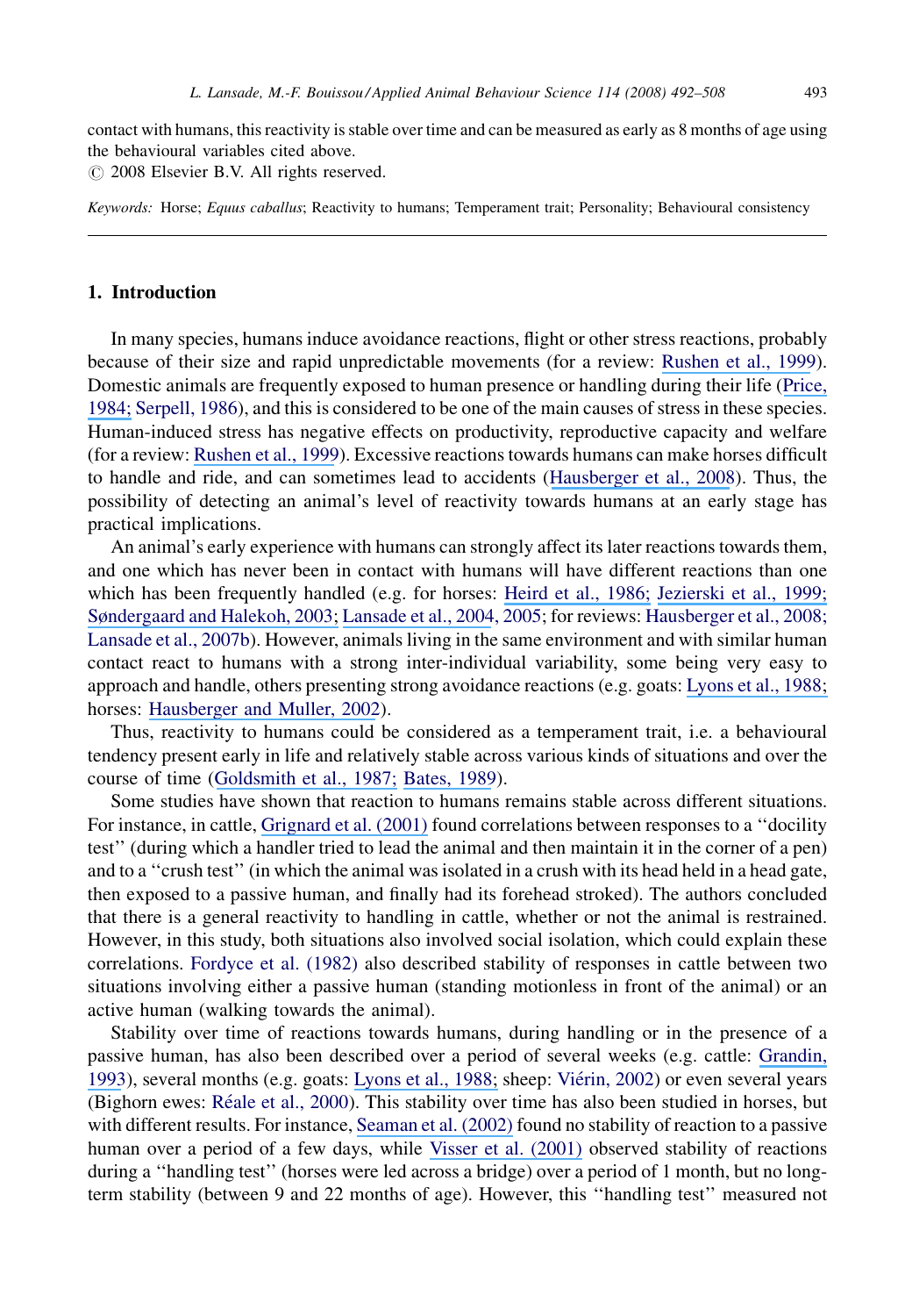<span id="page-3-0"></span>only reaction to humans, but also reaction to novelty (the bridge), so it is not possible to say whether it was specifically the reaction to humans or to the bridge which was stable.

The aim of the present study was to test whether ''reactivity to humans'' is a temperament trait of horses which is stable over time and across situations. To that end, different situations involving a human (active or passive, familiar or unfamiliar) were repeated yearly between the ages of 8 months and 2.5 years; the variables which remained the most stable over time and across situations were considered to be the best indicators of this trait.

This paper is part of a more general study ([Lansade, 2005](#page-16-0)) which attempted to assess several possible temperament traits in horses such as gregariousness ([Lansade et al., 2008\)](#page-16-0), fearfulness [\(Lansade et al., submitted for publication\)](#page-16-0) and activity level [\(Lansade et al., 2003, 2006](#page-16-0)).

#### 2. Animals, material and methods

#### 2.1. Animals

A total of 110 horses, comprised of 22 Anglo-Arabs (AA01) and 33 Welsh ponies (W01) born in 2001, and 22 Anglo-Arabs (AA02) and 33 Welsh ponies (W02) born in 2002, were divided into four groups. Five horses had to be excluded from the study, due to illness ( $N = 2$ ) or injury ( $N = 3$ ). The number of horses tested at each age is shown in Table 1. The animals of the two breeds were born and reared in different places.

The two breeds of horses born in 2001 were tested three times (at 8 months, 1.5 and 2.5 years) and those born in 2002 were tested twice (at 8 months and 1.5 years).

All animals were maintained on pasture with their dam until weaning at  $6 \pm 1$  months of age (complete and definitive separation from the mother). Males were castrated around 12 months of age. The animals were housed indoors from 6 to 11 months, 20 to 23 months and 32 to 35 months, corresponding to both the winter and the test periods.

The Anglo-Arab horses were housed individually on sawdust bedding, in a  $6 \text{ m} \times 3 \text{ m}$  loose box adjacent to an individual 3 m  $\times$  3 m outside area [\(Fig. 1](#page-4-0)). Boxes were separated from each other by metal hurdles so that the horses could see all the animals in the barn and interact with their neighbours (sniffing, licking, biting, grooming, etc.). The outside area was separated from the inside area by a door. When horses were outside and the door was closed, they could not see inside the barn.

Welsh ponies were housed together in a  $15 \text{ m} \times 15 \text{ m}$  straw-bedded pen and were moved to an outdoor paddock every day for 4 h.

Table 1

Age and number of horses in the two breeds (AA: Anglo-Arab; W: Welsh Pony) and two birth years (01: 2001; 02: 2002) at the three moments of testing

|                 | 2002     | 2003      | 2004      |
|-----------------|----------|-----------|-----------|
| AA01            | 8 months | 1.5 years | 2.5 years |
|                 | 22(22)   | 21(20)    | 21(20)    |
| AA02            |          | 8 months  | 1.5 years |
|                 |          | 22(21)    | 19(19)    |
| W01             | 8 months | 1.5 years | 2.5 years |
|                 | 33(26)   | 33(33)    | 33(21)    |
| W <sub>02</sub> |          | 8 months  | 1.5 years |
|                 |          | 33 (32)   | 32(22)    |

The numbers in brackets represent the number of horses whose heart rate was measured.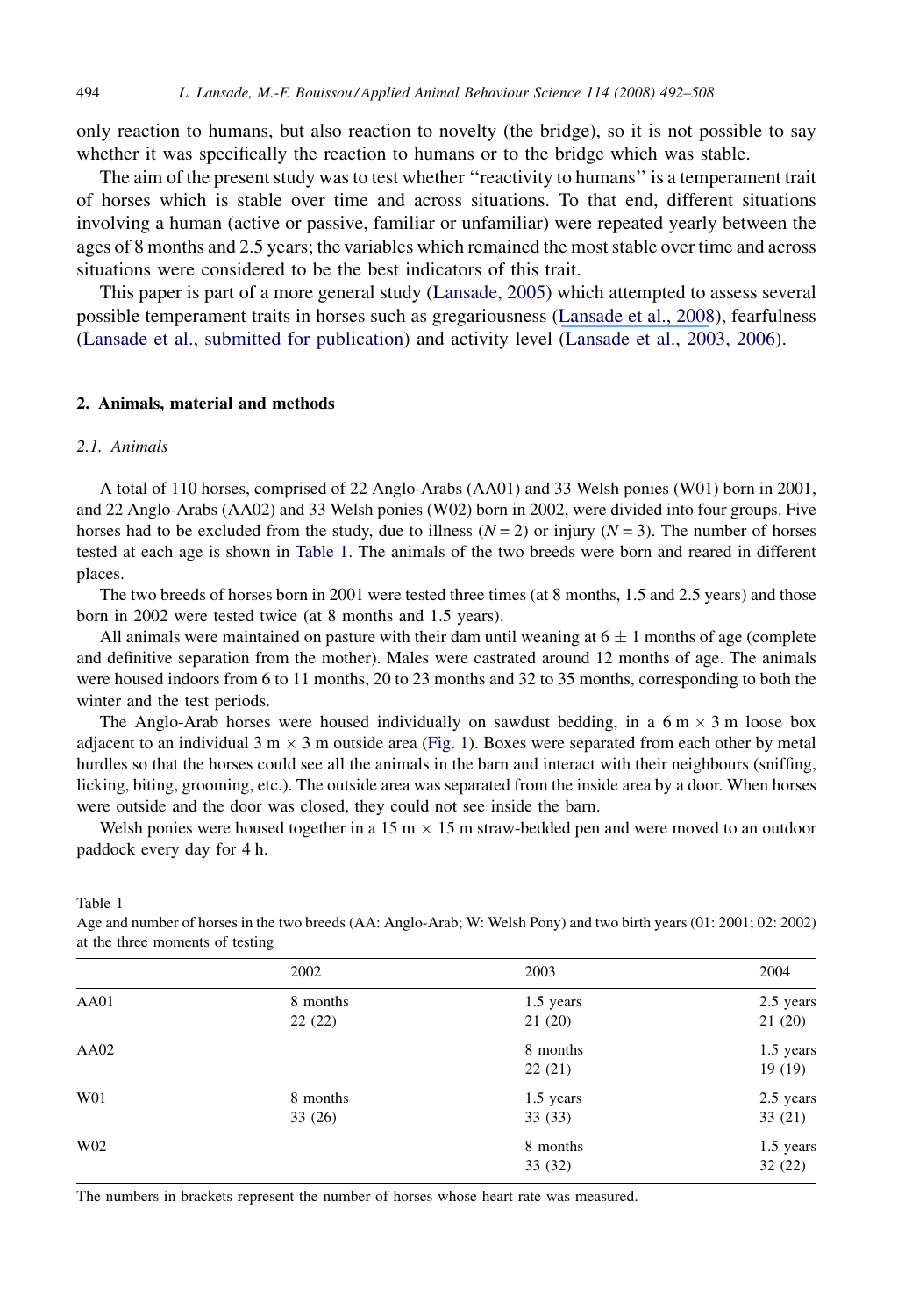<span id="page-4-0"></span>

Fig. 1. Layout of the building where the Anglo-Arab horses were housed and tested.

Horses and ponies were fed twice a day with commercial pellets and hay. Water was available ad libitum. Outside the test periods, horses and ponies were maintained on pasture. They received similar, limited human contact for routine husbandry: feeding when indoors, moving to a different field, and emergency veterinary care when necessary.

#### 2.2. Experimental procedure

To examine only the reactions specific to the stimulus under study, animals were tested in as neutral a context as possible: the place was familiar and animals were habituated to the experimental procedure for a minimum of 3 days prior to the tests.

Anglo-Arab horses were tested in their loose boxes, while non-test horses were kept in their outside areas (Fig. 1). Welsh ponies were tested in a pen close to the one where they lived (Fig. 2). In both cases, the test pens were 6 m long and 3 m wide ([Fig. 3](#page-5-0)), divided into 6 equal-sized sectors (1.5 m  $\times$  2 m) traced with plaster powder on the floor. During the test period, the Welsh ponies were moved randomly in groups of four or five to four loose boxes (4 m  $\times$  6 m) adjacent to the test pen for 4 h per day. A horse to be tested was led by a handler from the outside area (Anglo-Arab) or from its box (Welsh) to the test pen where the test began immediately. The other horses and the tested horse could not see each other.

Horses were randomly assigned to a testing order for each test. During the habituation phase and the tests, the experimenters were hidden behind a one-way mirror. To avoid the tested horse being alone in the pen during the habituation phase and the tests, two ''audience'' horses were tethered at each side of the test



Fig. 2. Layout of the building where the Welsh ponies were housed and tested.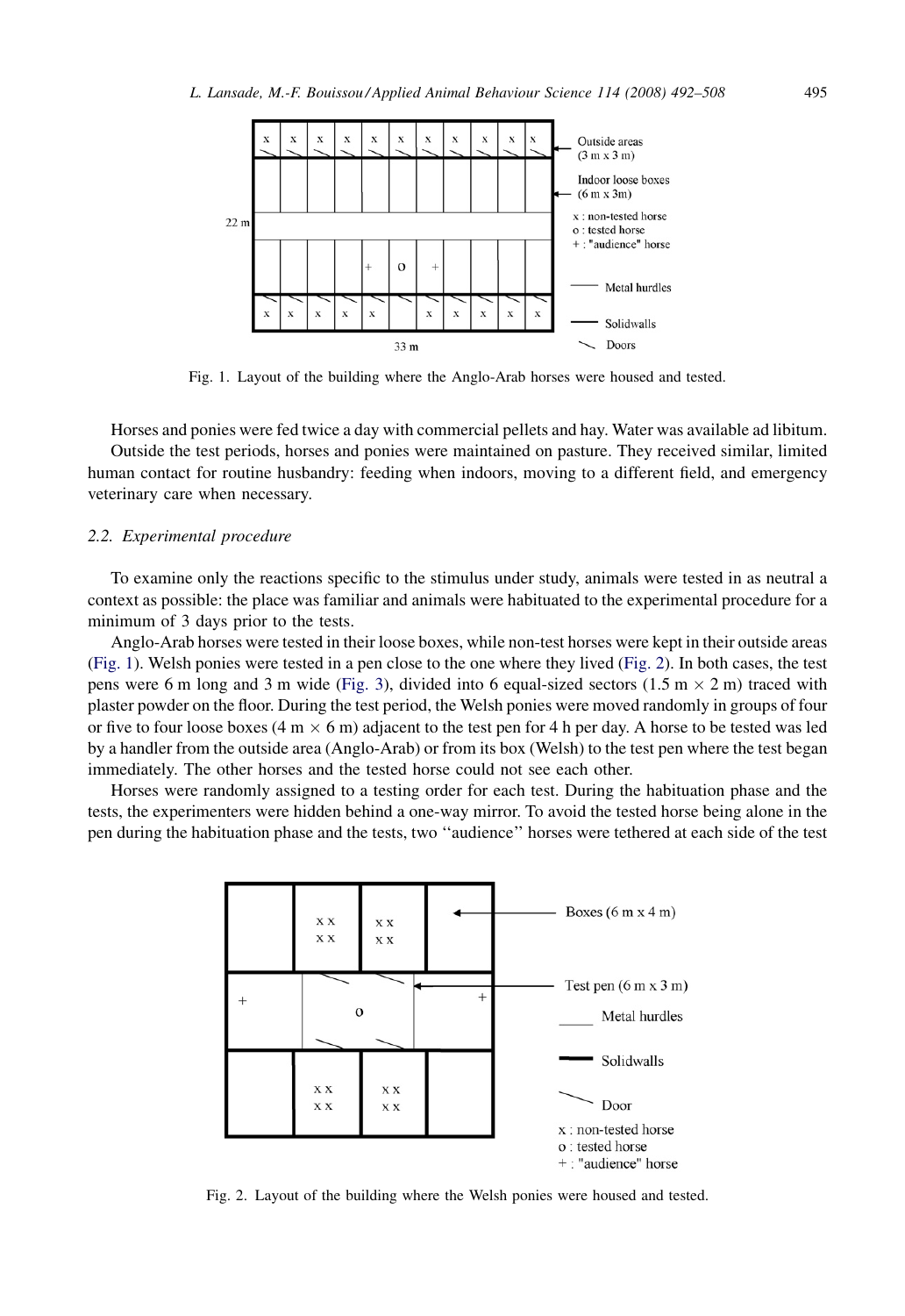<span id="page-5-0"></span>

Fig. 3. Layout of the test pen.

pen, at a distance of about 3 m [\(Figs. 1 and 2](#page-4-0)). They were unfamiliar to the tested horse at the beginning of the study. They were chosen because they were known to be particularly calm and would be likely to stand still throughout the test period.

#### 2.2.1. Habituation to the test pen

This phase involved habituating the horse to being led into the test pen (without being haltered) and staying there without reacting. The test horses were placed in this situation for 5 min a day until they no longer displayed the following behaviours – neighing, defecating, trotting or galloping – for 3 consecutive days. A single occurrence of one of these behaviours during the 3 consecutives days was tolerated. For example, if a horse neighed once on 3 consecutive days during the test period, but did not defecate, trot or gallop, it was considered to be habituated. Three to 6 days were required for habituation.

#### 2.2.2. Test situations

The tests investigated the horses' reactions in four situations involving a familiar or unfamiliar, passive or active human. The situations were selected on the basis of previous experiments on horses (e.g. [Simpson,](#page-16-0) [2002; Søndergaard and Halekoh, 2003; Lansade et al., 2004, 2005; Henry et al., 2005](#page-16-0)), indicating their feasibility and ability to show inter-individual variability.

2.2.2.1. Familiar passive human test. An experimenter who was familiar to the horses, having handled them during the habituation period, entered the loose box and stayed motionless beside a wall for 5 min (Fig. 3). Twenty behavioural variables were recorded ([Table 2](#page-6-0)).

2.2.2.2. Familiar active human test. At the end of the familiar passive human test, the same experimenter moved slowly towards the horse and when 1 m away tried to put his hand on its shoulder for 1 s and on its muzzle for 3 s. The time taken to perform each move was recorded. A maximum time of 120 s was allocated. If the experimenter did not manage to touch the horse in this time, the test was terminated and a time of 121 s was recorded for both measures. Eleven other behavioural variables were also recorded ([Table 2](#page-6-0)).

2.2.2.3. Unfamiliar active human test. On another test day, an unfamiliar experimenter, who had never been in contact with the test horses, entered the test pen, moved slowly towards the horse and tried to put his hand on the horse's shoulder and muzzle, following exactly the same procedure as before. The same variables were recorded ([Table 2](#page-6-0)).

2.2.2.4. Halter-fitting and heart-rate measurement. After the unfamiliar active human test, the experimenter tried to fit the horse with a halter, always moving slowly, and never trying to facilitate the task by pinning the horse in a corner. A maximum time of 10 min was allocated. If the experimenter did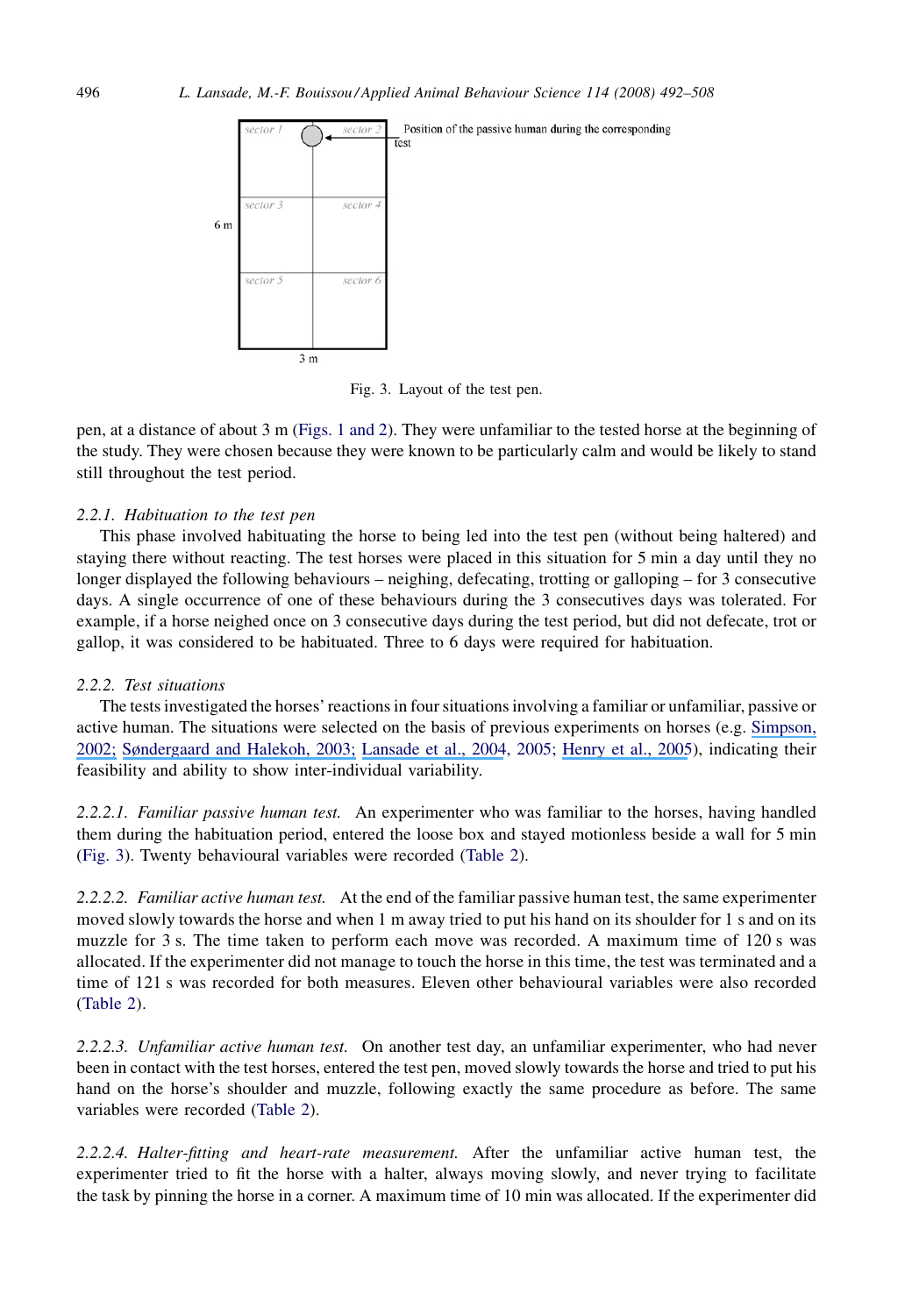<span id="page-6-0"></span>Table 2

Behavioural parameters recorded during the tests and definitions when necessary

| Parameters and definitions (when necessary)                                                                                                                              | Passive<br>human | Active<br>human<br>(familiar and<br>unfamiliar) | Halter-fitting,<br>heart-rate<br>measurement |
|--------------------------------------------------------------------------------------------------------------------------------------------------------------------------|------------------|-------------------------------------------------|----------------------------------------------|
| Glances at the human $(l, f)$ the horse stands still,<br>with raised neck, head and ears pointing<br>towards the human                                                   | X                |                                                 |                                              |
| Sniffing the human $(l, f)$                                                                                                                                              | X                |                                                 |                                              |
| Licking/nibbling the human $(l, f)$                                                                                                                                      | X                |                                                 |                                              |
| Contact with the human $(d)$                                                                                                                                             | X                |                                                 |                                              |
| Time spent near the human (both forelegs<br>placed in sectors 1 and 2 of the test pen                                                                                    | X                |                                                 |                                              |
| Time spent far from the human (with both<br>forelegs placed in sectors 5 and 6 of the test pen)                                                                          | X                |                                                 |                                              |
| Time to touch the shoulder                                                                                                                                               |                  | X                                               |                                              |
| Time to touch the muzzle                                                                                                                                                 |                  | X                                               |                                              |
| Time to fit a halter                                                                                                                                                     |                  |                                                 | X                                            |
| Time to fit a surcingle                                                                                                                                                  |                  |                                                 | X                                            |
| Neighing $(l, f)$                                                                                                                                                        | $X^a$            | $X^{\mathrm{a}}$                                | $X^{\mathrm{a}}$                             |
| Defecation $(l, f)$                                                                                                                                                      | $X^a$            | $X^a$                                           | $X^{\mathrm{a}}$                             |
| Trotting $(f)$                                                                                                                                                           | $X^{\mathrm{a}}$ | $X^{\mathrm{a}}$                                | $X^{\mathrm{a}}$                             |
| Pawing the ground (with the foot) $(f)$                                                                                                                                  | $X^a$            | $X^a$                                           | $X^{\mathrm{a}}$                             |
| Startle responses $(f)$                                                                                                                                                  | $X^a$            | $X^{\mathrm{a}}$                                | $X^{\mathrm{a}}$                             |
| Alert position $(f)$ (the horse stands still,<br>with raised neck, head and ears<br>pointing anywhere except towards the stimulus)                                       | X                | X                                               | X                                            |
| Sniffing the ground $(f)$                                                                                                                                                | X                | $X^a$                                           | $X^{\mathrm{a}}$                             |
| Blowing $(f)$ (forceful expulsion of air<br>through the nostrils preceded by a<br>rasping inhalation)                                                                    | X                | X                                               | X                                            |
| Sectors entered $(n)$ (the number of sectors<br>entered by the horse was quantified for<br>the whole duration of each test as an<br>indicator of its locomotor activity) | X                | Χ                                               | X                                            |

*l*: latency, *f*: frequency, *d*: duration, *n*: number. **a** Behaviours expressed by less than 15% of the individuals and not taken into account in the statistical analyses.

not manage to fit the halter within this time, a helper entered the pen, and another 20 min was allowed to catch and halter the animal, pinning it in a corner if necessary. If they did not succeed within this time, the test was terminated. If they did succeed, they also fitted the horse with a surcingle. The time taken to fit a halter and a surcingle was recorded. The number of horses undergoing the complete test is shown in [Table 1.](#page-3-0) Eleven other behavioural variables were also recorded (Table 2).

A heart-rate monitoring system (Polar Accurex Plus), set to record the heart rate every 5 s, was placed under the surcingle. The experimenter then led the horse to the middle of the pen where he tried to keep it motionless for 3 min, holding it by its halter while the heart rate was recorded. The average heart rate was calculated for the 3 min.

2.2.2.5. Statistical analysis. In many studies using similar tests, the authors attempt to describe temperamental traits from numerous variables using a principal component analysis (PCA). The use of synthetic factors obtained with a PCA can help determine links between different variables. However, it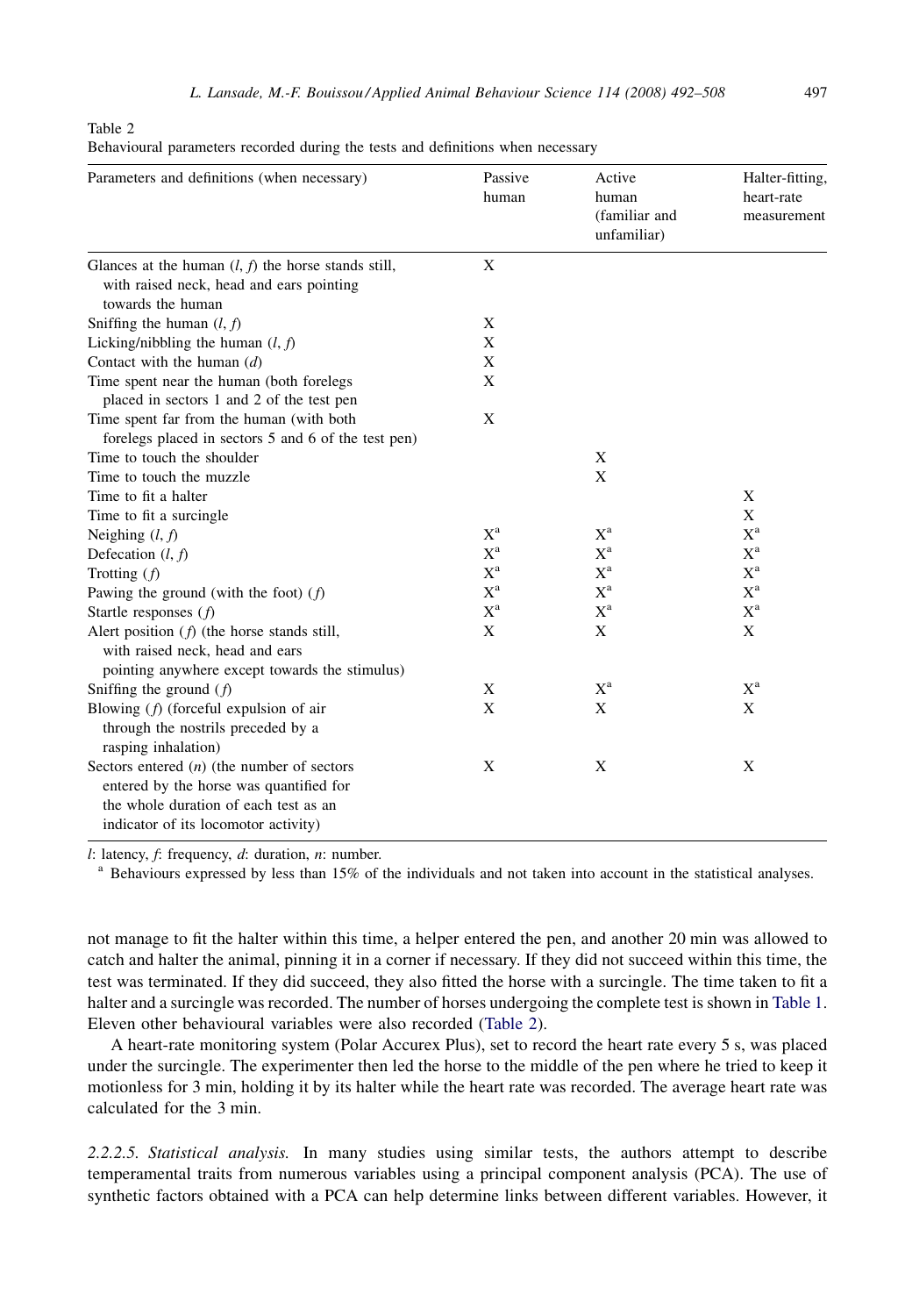does not enable us to identify the most stable behavioural variables across situations and over time which could constitute the best indication of temperamental traits. We therefore chose to analyse each of the variables individually using correlation analyses.

The same protocol was repeated twice in two groups (AA02 and W02) and three times in the other two (AA01 and W01). The data from these different time points and groups were not combined for several reasons. Firstly, the groups were not tested under exactly the same conditions since the two breeds were tested in different places, and the two generations in different years. Secondly, repeating the same statistical analysis several times (ten times to investigate links between variables and four times to investigate consistency over time, see below) counterbalances the large number of correlations performed for each analysis. Thirdly, obtaining the same result several times from analyses performed on several independent groups is more reliable than obtaining a conclusion from only one analysis on one group. Finally, links between behaviours might be specific to one group, but not another ([Knapp and Moore,](#page-16-0) [1997\)](#page-16-0).

Some behavioural variables were expressed by less than 15% of animals and were not taken into account in the statistical analysis, in accordance with Viérin and Bouissou (2003)[.](https://www.researchgate.net/publication/10928537_Responses_of_weaned_lambs_to_fear-eliciting_situations_Origin_of_individual_differences?el=1_x_8&enrichId=rgreq-add8c613710386a6655018b3f63210b0-XXX&enrichSource=Y292ZXJQYWdlOzI0ODMzNjEzNztBUzoxNTMyOTcwOTI2MTYxOTNAMTQxMzU2MDI4MzQwMA==) They are presented in the results. Two different analyses were performed: the first concerned the links between variables measured at different ages (stability over time), and the second was aimed at quantifying the relationship between different variables at the same point in time (stability across situations: inter-test correlations). Spearman rank correlations were calculated to study the relationship between variables, since they are more robust with regard to data non-normality than Pearson correlations. Correlations were considered statistically significant when  $p < 0.05$ .

The relationship between variables (stability across situations) was calculated for ten separate sets of data (Groups AA01 and W01 were tested 3 times, and groups AA02 and W02 were tested twice, resulting in ten sets, see [Table 3\)](#page-8-0). The number of significant positive or negative correlations out of ten are presented in matrix form showing only the variables which are correlated with one or more variable from the other tests in five or more sets out of ten. On the other hand, investigating stability over time involves fewer possible correlations, and the significant correlations ( $p < 0.05$ ) are therefore presented in a table with the Spearman correlation coefficient (R-value). To investigate stability over time, 8 correlation possibilities were calculated (8 months vs. 1.5 years for all four groups, 8 months vs. 2.5 years and 1.5 years vs. 2.5 years for groups W01 and AA01, see [Table 3\)](#page-8-0).

No parameter was established to accept or reject the hypothesis of stability, on the assumption that stability can be measured on a gradient, with some variables never correlated over time or with each other, and some which are correlated in 100% of cases.

#### 3. Results

#### 3.1. Behaviours expressed by less than 15% of the individuals

The behaviours of neighing, defecation, trotting, pawing the ground and exhibiting a startle response were not expressed often enough in any of the tests to be included in the statistical analysis. The same applied to sniffing the ground during the active human tests and halter-fitting tests.

### 3.2. Stability over time: investigating correlations between variables measured at different ages

The R-values of these correlations are presented in [Table 4.](#page-9-0) Only the variables which are correlated in at least half of the sets are described in the text; the other variables are presented in the table.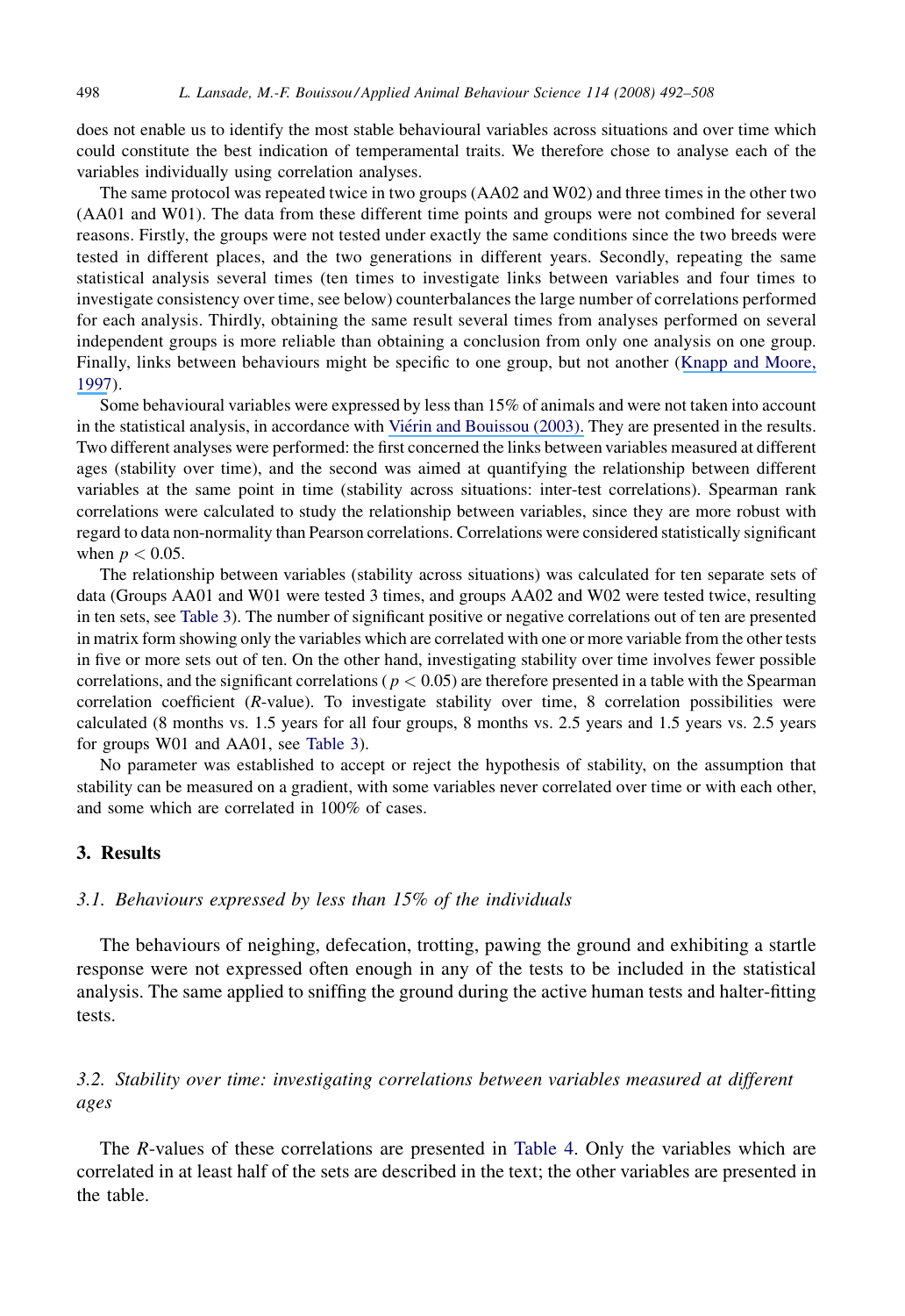<span id="page-8-0"></span>

| AA01     |                                                       |           | AA02                                                                         |           | W01             |           |           | W02                                                                          |           |
|----------|-------------------------------------------------------|-----------|------------------------------------------------------------------------------|-----------|-----------------|-----------|-----------|------------------------------------------------------------------------------|-----------|
| 8 months | 1.5 years                                             | 2.5 years | 8 months                                                                     | 1.5 years | 8 months        | 1.5 years | 2.5 years | 8 months                                                                     | 1.5 years |
|          | Correlations between ages were investigated in 8 sets |           |                                                                              |           |                 |           |           |                                                                              |           |
| AA01     |                                                       |           | AA02                                                                         |           | W <sub>01</sub> |           |           | W02                                                                          |           |
|          |                                                       |           | 8 months-1.5 years 1.5 years-2.5 years 8 months-2.5 years 8 months-1.5 years |           |                 |           |           | 8 months-1.5 years 1.5 years-2.5 years 8 months-2.5 years 8 months-1.5 years |           |
|          |                                                       |           |                                                                              |           |                 |           |           |                                                                              |           |
|          |                                                       |           |                                                                              |           |                 |           |           |                                                                              |           |
|          |                                                       |           |                                                                              |           |                 |           |           |                                                                              |           |
|          |                                                       |           |                                                                              |           |                 |           |           |                                                                              |           |
|          |                                                       |           |                                                                              |           |                 |           |           |                                                                              |           |
|          |                                                       |           |                                                                              |           |                 |           |           |                                                                              |           |
|          |                                                       |           |                                                                              |           |                 |           |           |                                                                              |           |
|          |                                                       |           |                                                                              |           |                 |           |           |                                                                              |           |
|          |                                                       |           |                                                                              |           |                 |           |           |                                                                              |           |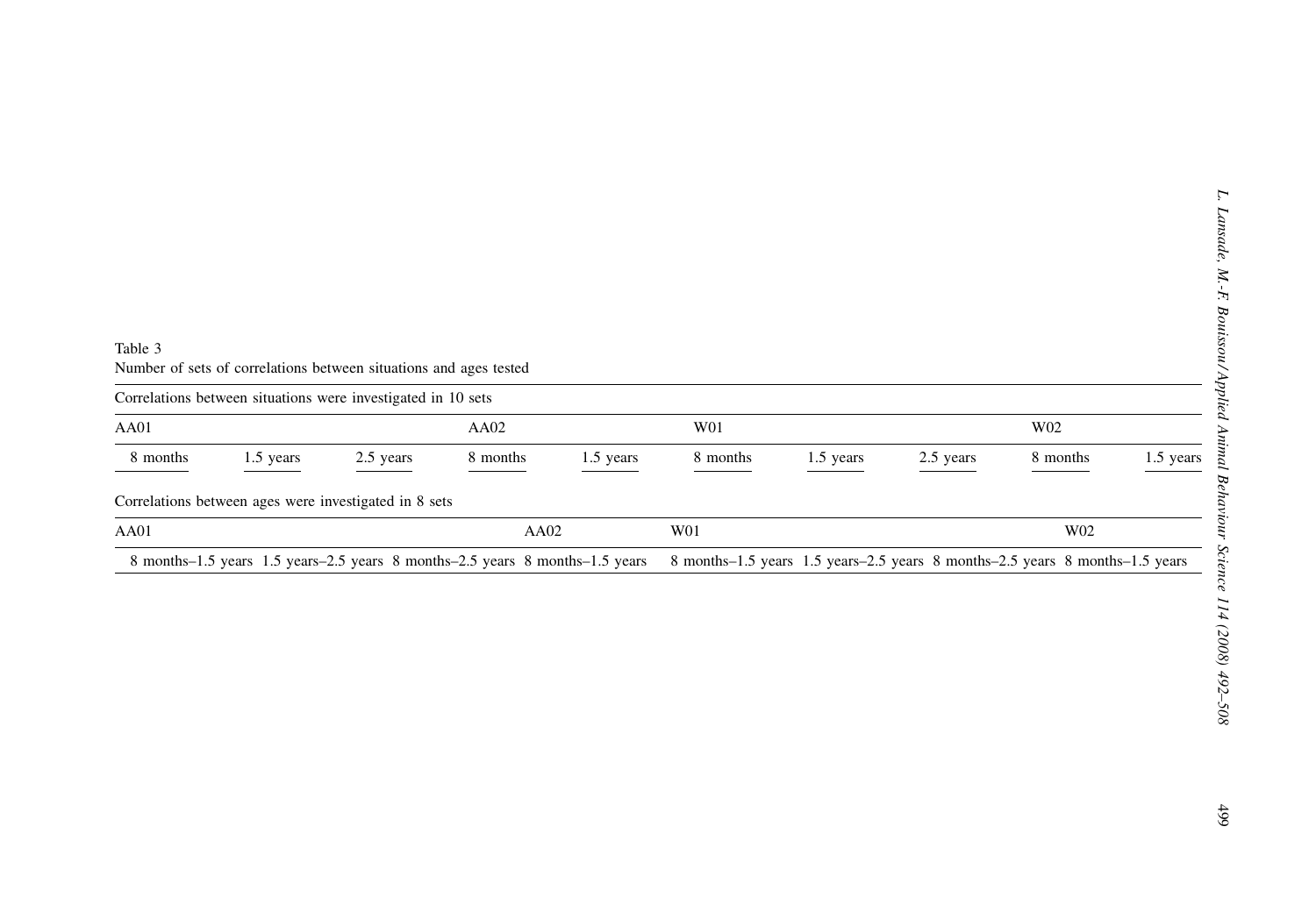| Table 4            |  |
|--------------------|--|
| $C_{\text{total}}$ |  |

<span id="page-9-0"></span>

| Table 4<br>Stability over time            |                                                      |                            |                          |                       |                            |                            |                             |                       |                            |
|-------------------------------------------|------------------------------------------------------|----------------------------|--------------------------|-----------------------|----------------------------|----------------------------|-----------------------------|-----------------------|----------------------------|
|                                           | Number of<br>significant<br>correlations<br>out of 8 | W <sub>1</sub>             |                          | W <sub>2</sub>        | AA1                        |                            | AA2                         |                       |                            |
|                                           |                                                      | $8$ months $-1.5$<br>years | $1.5$ years-2.5<br>years | 8 months-2.5<br>years | $8$ months $-1.5$<br>years | $8$ months $-1.5$<br>years | $1.5$ years $-2.5$<br>years | 8 months-2.5<br>years | $8$ months $-1.5$<br>years |
| Familiar passive human                    |                                                      |                            |                          |                       |                            |                            |                             |                       |                            |
| Licking/nibbling the human $(f)$          | -6                                                   | 0.43                       | 0.45                     |                       | 0.41                       | 0.42                       | 0.41                        | 0.66                  |                            |
| Sectors entered $(n)$                     | 3                                                    | 0.42                       | 0.60                     | 0.47                  |                            |                            |                             |                       |                            |
| Looking at the human $(f)$                | $\overline{2}$                                       |                            | 0.41                     | 0.55                  |                            |                            |                             |                       |                            |
| Licking/nibbling the human $(l)$          | $\overline{2}$                                       |                            | 0.38                     |                       |                            |                            |                             | 0.57                  |                            |
| Sniffing the human $(f)$                  |                                                      |                            | 0.39                     |                       |                            |                            |                             |                       |                            |
| Time spent near the human                 |                                                      |                            |                          |                       |                            |                            | 0.63                        |                       |                            |
| Contact with the human $(d)$              |                                                      |                            | 0.57                     |                       |                            |                            |                             |                       |                            |
| Familiar active human                     |                                                      |                            |                          |                       |                            |                            |                             |                       |                            |
| Time to touch the muzzle                  | $\overline{7}$                                       | 0.40                       | 0.58                     | 0.59                  | 0.50                       | 0.44                       | 0.45                        |                       | 0.53                       |
| Time to touch the shoulder                | 5                                                    | 0.45                       | 0.50                     | 0.67                  |                            |                            | 0.39                        |                       | 0.60                       |
| Sectors entered $(n)$                     | $\overline{4}$                                       |                            | 0.75                     | 0.39                  |                            |                            | 0.59                        | 0.41                  |                            |
| Unfamiliar active human                   |                                                      |                            |                          |                       |                            |                            |                             |                       |                            |
| Time to touch the muzzle                  | 7                                                    | 0.51                       | 0.67                     | 0.55                  | 0.48                       | 0.60                       |                             | 0.40                  | 0.51                       |
| Time to touch the shoulder                | 5                                                    | 0.40                       | 0.63                     |                       |                            | 0.68                       |                             | 0.42                  | 0.40                       |
| Sectors entered $(n)$                     | 5                                                    | 0.42                       | 0.62                     |                       |                            | 0.57                       |                             | 0.51                  | 0.47                       |
| Halter-fitting and heart-rate measurement |                                                      |                            |                          |                       |                            |                            |                             |                       |                            |
| Time to fit a halter                      | 6                                                    | 0.47                       | 0.65                     |                       | 0.53                       | 0.58                       |                             | 0.43                  | 0.66                       |
| Sectors entered $(n)$                     | 4                                                    |                            | 0.48                     |                       | 0.51                       | 0.52                       |                             |                       | 0.59                       |
| Time to fit a surcingle                   | 3                                                    | 0.41                       |                          |                       | 0.49                       |                            |                             |                       | 0.64                       |
| Heart rate                                | $\overline{2}$                                       |                            |                          |                       | 0.67                       | 0.45                       |                             |                       |                            |

This table presents the parameters which are correlated at least once between two different ages. For each test, they are classified from the most to the least frequently correlated. The numbers presented in the table correspond to the spearman correlation coefficient (R-value). This number is presented only when the correlation was significant ( $p < 0.05$ ). I: latency,  $f$ : frequency,  $d$ : duration,  $n$ : number.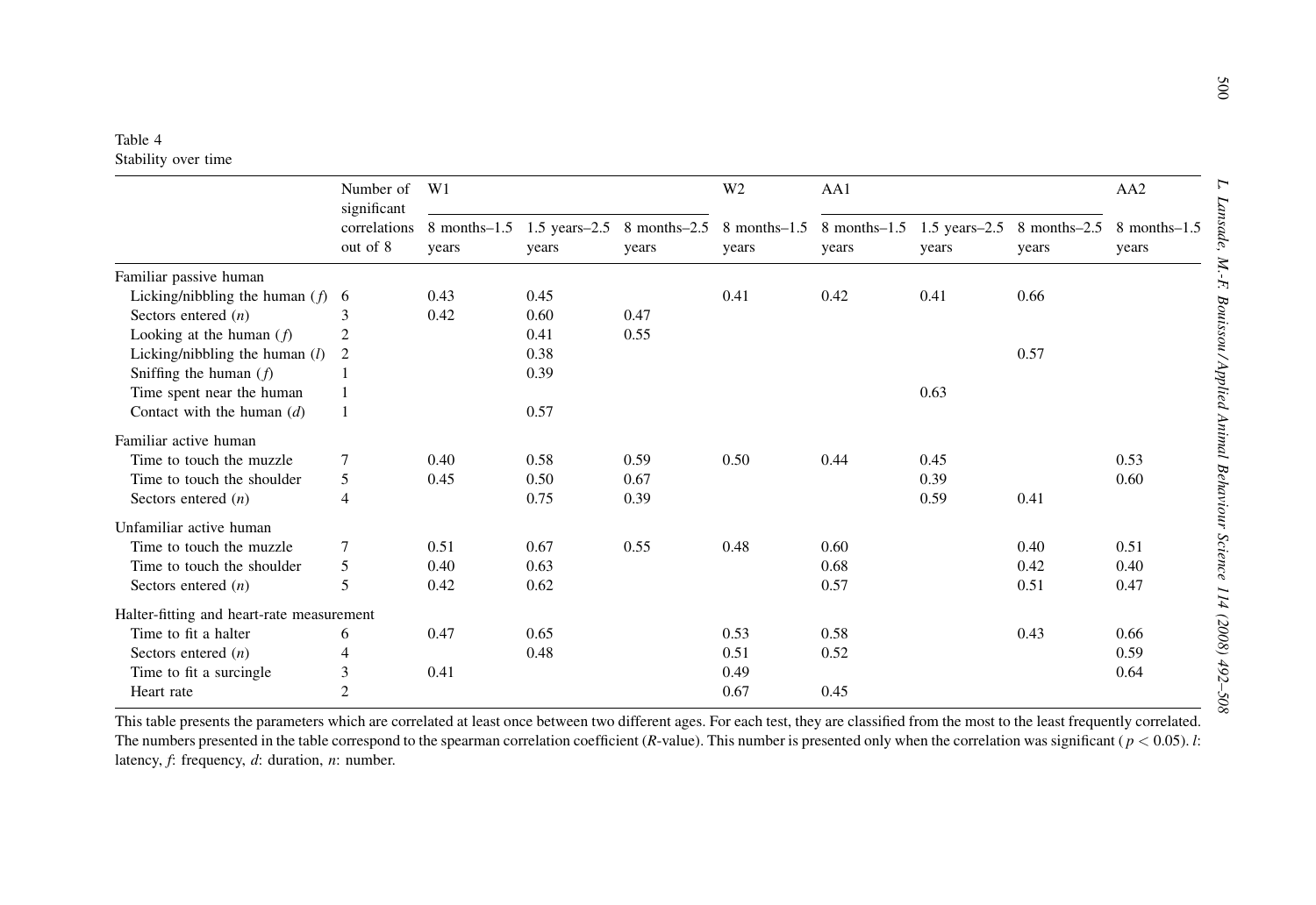#### <span id="page-10-0"></span>3.2.1. Familiar passive human test

The only variable which was correlated over time in at least half of the sets was the frequency of licking/nibbling the human (in 6 sets out of 8).

#### 3.2.2. Familiar active human

The time to touch the muzzle was correlated over time in 7 sets out of 8, the time to touch the shoulder in 5 sets, and the number of sectors entered in 4 sets.

3.2.2.1. Unfamiliar active human. The time to touch the muzzle was correlated over time in 7 sets out of 8, the time to touch the shoulder and the number of sectors entered in 5 sets out of 8.

3.2.2.2. Halter-fitting and heart-rate measurement. The only variables correlated in at least half of the sets during this test were the time to fit a halter (in 6 sets out of 8) and the number of sectors entered (in 4 sets).

3.2.2.3. Stability across situations: investigating correlations between variables measured during different tests (inter-test correlations). Only the variables which were correlated with one or more variable of the other tests, in more than 5 sets out of 10 are presented in the text and the table.

3.2.2.4. Familiar passive human and familiar active human. The familiar active human test variables which were the most frequently correlated with those of the familiar passive human test were those which were also the most stable over time (Table 5), namely the times to touch the muzzle and the shoulder and the number of sectors entered.

The familiar passive human variables which were the most frequently correlated with these variables were the frequency and latency of licking/nibbling the human, the frequency of looking at the human, the latency and frequency of sniffing the human and the time spent in contact with

Familiar active human (number of significant correlations between ages) 7/8 5/8 4/8 Time to touch the muzzle Time to touch the shoulder Sectors entered Familiar passive human (number of significant correlations between ages) 6/8 Licking/nibbling (f)  $8(-)$   $9(-)$   $7(-)$ 2/8 Looking at the human  $(f)$  7 (+) 9 (+) 7 (+) 7 (+) 2/8 Licking/nibbling (l)  $8 (+)$  9 (+)  $7 (+)$ 1/8 Sniffing  $(f)$  6 (-) 8 (-) 4 (-) 1/8 Contact with human (d)  $\mathbf{6}$  (-)  $\mathbf{8}$  (-) 3(-) 1/8 Time spent near human  $2(-)$  5 (-) 1 (-) 0/8 Sniffing (*l*) 6 (+) 9 (+) 7 (+)

The numbers indicated in the table correspond to the number of sets out of 10 with significant correlations and the direction of the relationship  $(+)$ : positive correlation;  $-$ : negative correlation). Only the parameters which are correlated with one or more parameter of the other test and in more than 5 sets out of 10 are presented. For these parameters, the number of correlations which were found significant in more than 5 sets out of 10 is presented in bold. The parameters are presented from the most to least stable over time.

Table 5

Parameters which are correlated between the familiar passive human test and the familiar active human test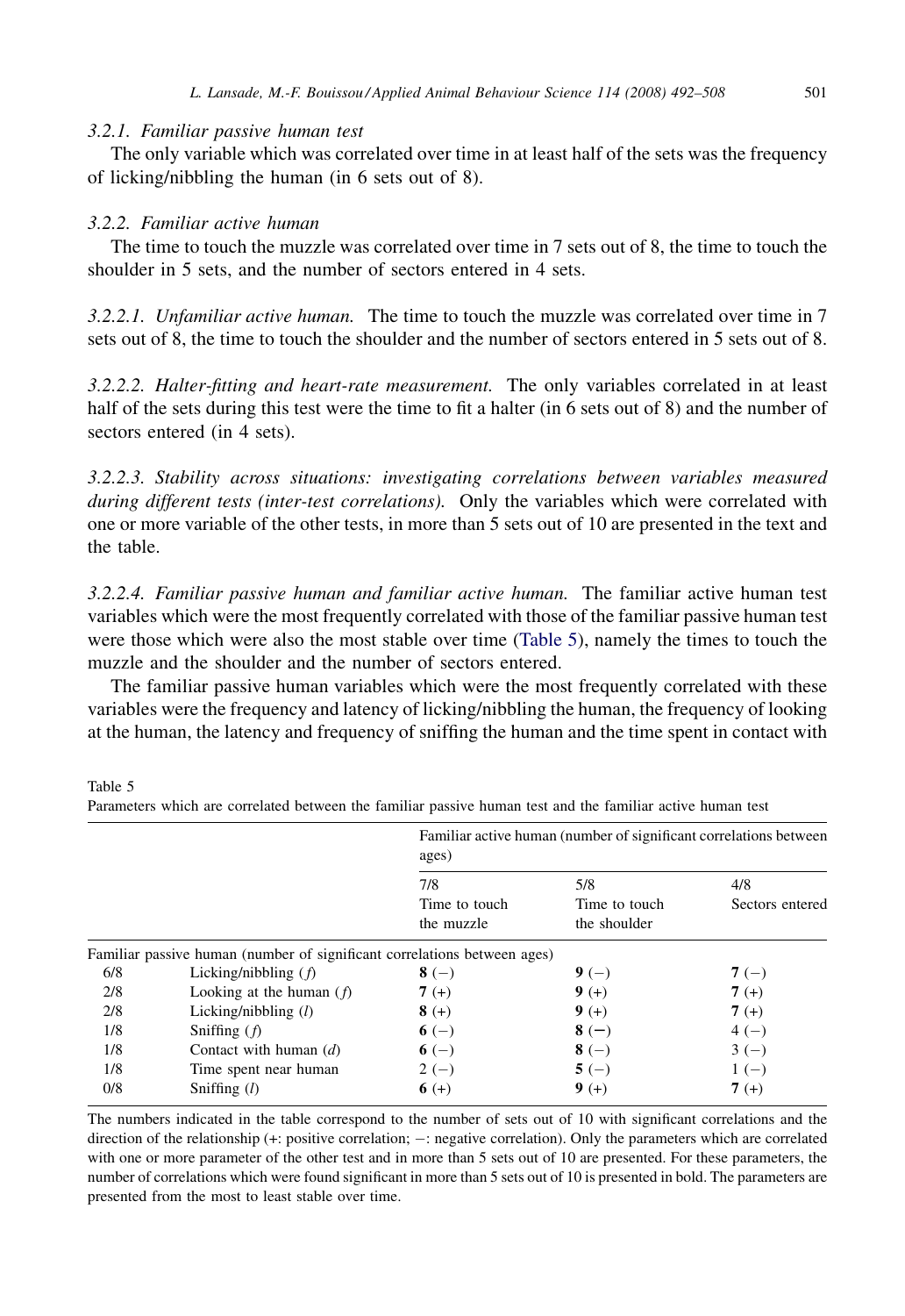|     |                                                                          | Unfamiliar active human (number of significant correlations<br>between ages) |                                      |                        |
|-----|--------------------------------------------------------------------------|------------------------------------------------------------------------------|--------------------------------------|------------------------|
|     |                                                                          | 7/8<br>Time to touch<br>the muzzle                                           | 5/8<br>Time to touch<br>the shoulder | 5/8<br>Sectors entered |
|     | Familiar passive human (number of significant correlations between ages) |                                                                              |                                      |                        |
| 6/8 | Licking/nibbling $(f)$                                                   | $7(-)$                                                                       | $5(-)$                               | $5(-)$                 |
| 1/8 | Sniffing $(f)$                                                           | $5(-)$                                                                       | $6(-)$                               | $5(-)$                 |
| 1/8 | Contact with human $(d)$                                                 | 6 $(-)$                                                                      | $5(-)$                               | $4(-)$                 |

Parameters which are correlated between the familiar passive human test and the unfamiliar active human test

For legend see [Table 5](#page-10-0).

her. However, for this test, only the frequency of licking/nibbling the human was also correlated over time.

3.2.2.5. Familiar passive human and unfamiliar active human. Again, the unfamiliar active human test variables which were correlated the most often with those of the familiar passive human test were also those which were the most stable over time (Table 6), namely the times to touch the muzzle and the shoulder and the number of sectors entered.

The familiar passive human variables which were the most frequently correlated with these variables were the frequencies of licking/nibbling and sniffing the human and the contact time, but only the first of these was also correlated over time in more than half of the sets.

3.2.2.6. Familiar passive human and halter-fitting and heart-rate measurement. The time to fit a halter was negatively correlated with the frequencies of licking/nibbling and sniffing the familiar passive human in 5 sets out of 10 (Table 7). The time to fit a halter and the frequency of licking/nibbling were also frequently correlated over time.

3.2.2.7. Familiar active human and unfamiliar active human. The times to touch the muzzle and the shoulder and the number of sectors entered were correlated between the two tests in at least half of the sets ([Table 8](#page-12-0)). All these variables were also correlated over time in at least half of the sets.

Table 7

Parameters which are correlated between the familiar passive human test and the halter-fitting and heart-rate measurement test

|     |                                                                          | Halter-fitting and heart-rate measurement test<br>(number of significant correlations between ages)<br>6/8<br>Time to fit a halter |
|-----|--------------------------------------------------------------------------|------------------------------------------------------------------------------------------------------------------------------------|
|     | Familiar passive human (number of significant correlations between ages) |                                                                                                                                    |
| 6/8 | Licking/nibbling $(f)$                                                   | $5(-)$                                                                                                                             |
| 1/8 | Sniffing $(f)$                                                           | $5(-)$                                                                                                                             |

For legend see [Table 5](#page-10-0).

Table 6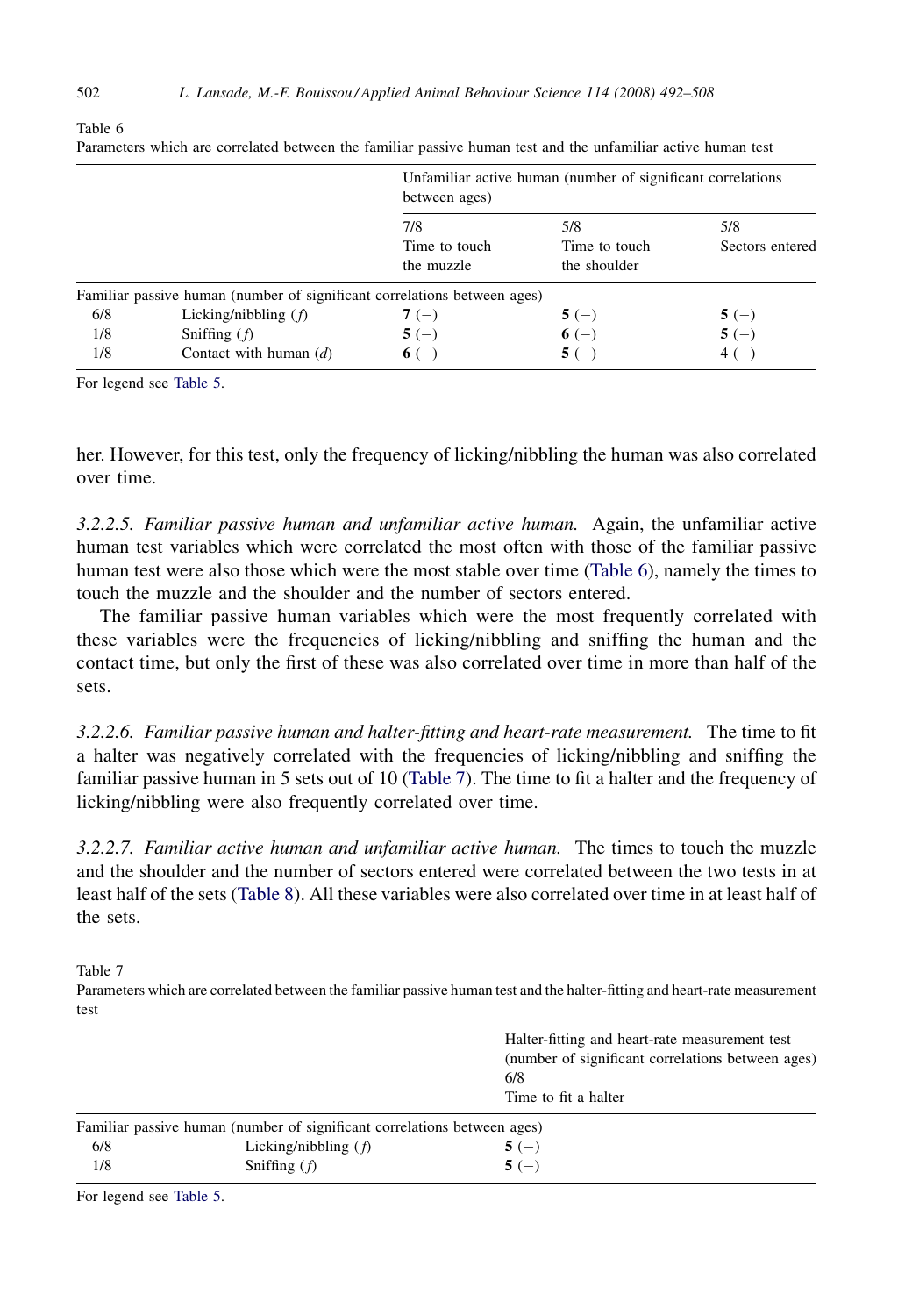<span id="page-12-0"></span>Table 8

|     |                                                                         | Unfamiliar active human (number of significant correlations)<br>between ages) |                                      |                        |  |
|-----|-------------------------------------------------------------------------|-------------------------------------------------------------------------------|--------------------------------------|------------------------|--|
|     |                                                                         | 7/8<br>Time to touch<br>the muzzle                                            | 5/8<br>Time to touch<br>the shoulder | 5/8<br>Sectors entered |  |
|     | Familiar active human (number of significant correlations between ages) |                                                                               |                                      |                        |  |
| 7/8 | Time to touch the muzzle                                                | $8 (+)$                                                                       | $5(+)$                               | $5(+)$                 |  |
| 5/8 | Time to touch the shoulder                                              | $7 (+)$                                                                       | $5(+)$                               | $7(+)$                 |  |
| 4/8 | Sectors entered                                                         | $5(+)$                                                                        | $6 (+)$                              | 6 $(+)$                |  |

Parameters which are correlated between the familiar active human test and the unfamiliar active human test

For legend see [Table 5.](#page-10-0)

#### Table 9

Parameters which are correlated between the familiar active human test and the halter-fitting and heart-rate measurement test

|     |                                                                                                     | Halter-fitting and heart-rate measurement test (number of<br>significant correlations between ages) |                                |  |
|-----|-----------------------------------------------------------------------------------------------------|-----------------------------------------------------------------------------------------------------|--------------------------------|--|
|     |                                                                                                     | 6/8<br>Time to fit a halter                                                                         | 3/8<br>Time to fit a surcingle |  |
| 7/8 | Familiar active human (number of significant correlations between ages)<br>Time to touch the muzzle | $6 (+)$                                                                                             | $7(+)$                         |  |
| 5/8 | Time to touch the shoulder                                                                          | $7(+)$                                                                                              | $5(+)$                         |  |

For legend see [Table 5.](#page-10-0)

3.2.2.8. Familiar active human and halter-fitting and heart-rate measurement. The times to fit a halter and a surcingle were correlated with the times to touch the muzzle and the shoulder in at least half of the sets (Table 9). All these variables, except the time to fit a surcingle, were also correlated over time in at least half of the sets.

3.2.2.9. Unfamiliar active human and halter-fitting and heart-rate measurement. The time taken to fit a halter and surcingle, the number of sectors entered, and the heart-rate measurement during the halter-fitting and heart-rate measurement test were correlated in at least half of the sets with the times to touch the muzzle and the shoulder and the number of sectors entered during the unfamiliar active human tests ([Table 10](#page-13-0)). All these variables, except the time to fit a surcingle and heart-rate measurement, were also correlated over time in at least half of the sets.

#### 4. Discussion

The aim of this study was to investigate the existence of a ''reactivity-to-humans'' trait which is stable over time and across situations. A further aim was to identify which variables are the most stable over time and across situations and can thus be considered as the best indication of a ''reactivity-to-human'' trait. For this purpose, four test situations involving either a familiar or unfamiliar, passive or active human were performed at 8 months, 1.5 and 2.5 years of age.

With regard to stability over time, some of the variables measured were frequently correlated between the ages tested, namely, the frequency of licking/nibbling the passive human, the time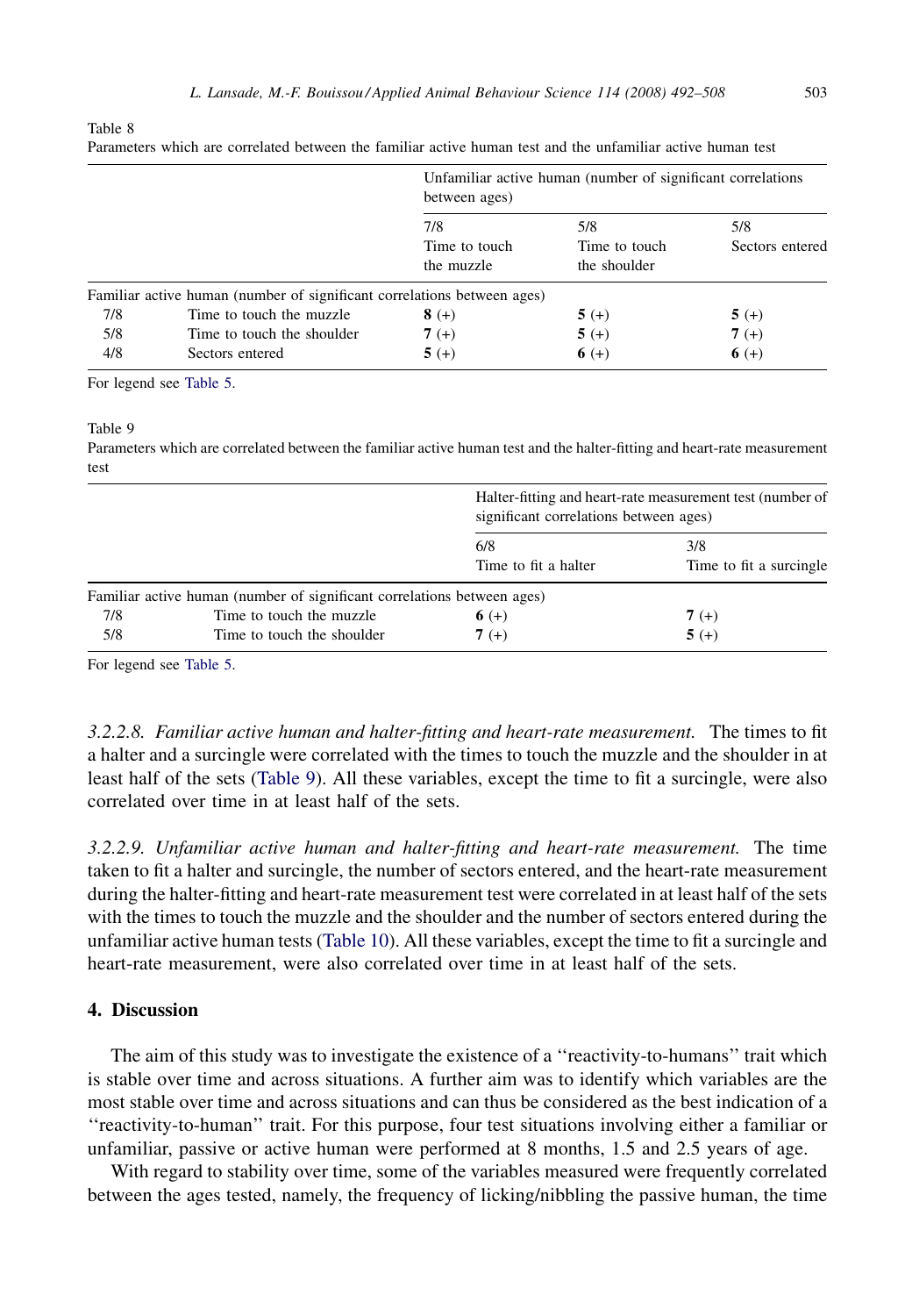<span id="page-13-0"></span>Table 10

|     |                                                                           | Halter-fitting and heart-rate measurement test (number of significant<br>correlations between ages) |                        |                               |                   |  |
|-----|---------------------------------------------------------------------------|-----------------------------------------------------------------------------------------------------|------------------------|-------------------------------|-------------------|--|
|     |                                                                           | 6/8<br>Time to fit a halter                                                                         | 4/8<br>Sectors entered | 3/8<br>Time to fit a sucingle | 2/8<br>Heart rate |  |
|     | Unfamiliar active human (number of significant correlations between ages) |                                                                                                     |                        |                               |                   |  |
| 7/8 | Time to touch the muzzle                                                  | $10 (+)$                                                                                            | $6 (+)$                | $10 (+)$                      | $5(+)$            |  |
| 5/8 | Time to touch the shoulder                                                | $10 (+)$                                                                                            | $6 (+)$                | $10 (+)$                      | $6 (+)$           |  |
| 5/8 | Sectors entered                                                           | $7 (+)$                                                                                             | $8 (+)$                | $6 (+)$                       | $5(+)$            |  |

Parameters which are correlated between the unfamiliar active human test and the halter-fitting and heart-rate measurement test

For legend see [Table 5](#page-10-0).

for a familiar or unfamiliar human to touch the horse's muzzle, and the time to fit a halter. They can thus be considered to demonstrate good stability over time.

With regard to stability across situations, significant correlations were found between certain behaviours displayed during the different tests. Interestingly, these behaviours are also generally those which are the most stable over time. These inter-test correlations suggest that the more a horse approaches a passive human (sniffing, licking/nibbling and spending time in contact with him), the easier it is for a familiar or unfamiliar active human to touch and halter it. Moreover, a horse which can be touched easily by a familiar human can also be touched easily by an unfamiliar human, the same being true for fitting a halter and surcingle. This response stability across different situations involving a human suggests that there is a general reaction towards humans, whether they are passive or active, familiar or unfamiliar. This result is in line with the work of [Fordyce et al. \(1982\)](#page-15-0) and [Grignard et al. \(2001\)](#page-15-0) who also reported a general reaction of cattle to handling and human presence.

Thus, all these correlations suggest that horses have a reactivity-to-humans trait. The best behavioural indicators of this trait appear to be the frequency of licking/nibbling the familiar passive human, the time for a familiar or unfamiliar active human to touch the muzzle, and the time taken to fit a halter. The other variables measured are not sufficiently stable to indicate this trait.

Previous experiments with horses found either no stability over time for reactions to humans [\(Seaman et al., 2002\)](#page-16-0) or only short-term stability ([Visser et al., 2001\)](#page-17-0), and the present study appears to be the first to demonstrate a long-term stability of reactions to humans. The absence of stability over time found by Seaman et al. may have been due to the fact that their study (which corresponded to our passive-human test) did not measure human-specific behaviours, such as the frequency of nibbling, which was the most stable variable in the present experiment. In Visser et al.'s experiment, the absence of long-term stability could be explained by the fact that their test, which involved leading a horse across a bridge, measured different aspects of temperament including reactivity to both a novel place and to humans.

It is also interesting to note that [Lansade et al. \(2007a\)](#page-16-0) found that the response to an active human was not stable over time from birth to 6 months of age. This result was explained by the fact that human avoidance behaviour is almost non-existent in very young animals but appears progressively with age; stability over time of reactions towards humans seems to become established between 6 and 8 months of age, corresponding to the weaning period. It has frequently been reported that individual differences in behaviour have poor or moderate consistency during the early stages of development, but that this increases with age (e.g. dogs: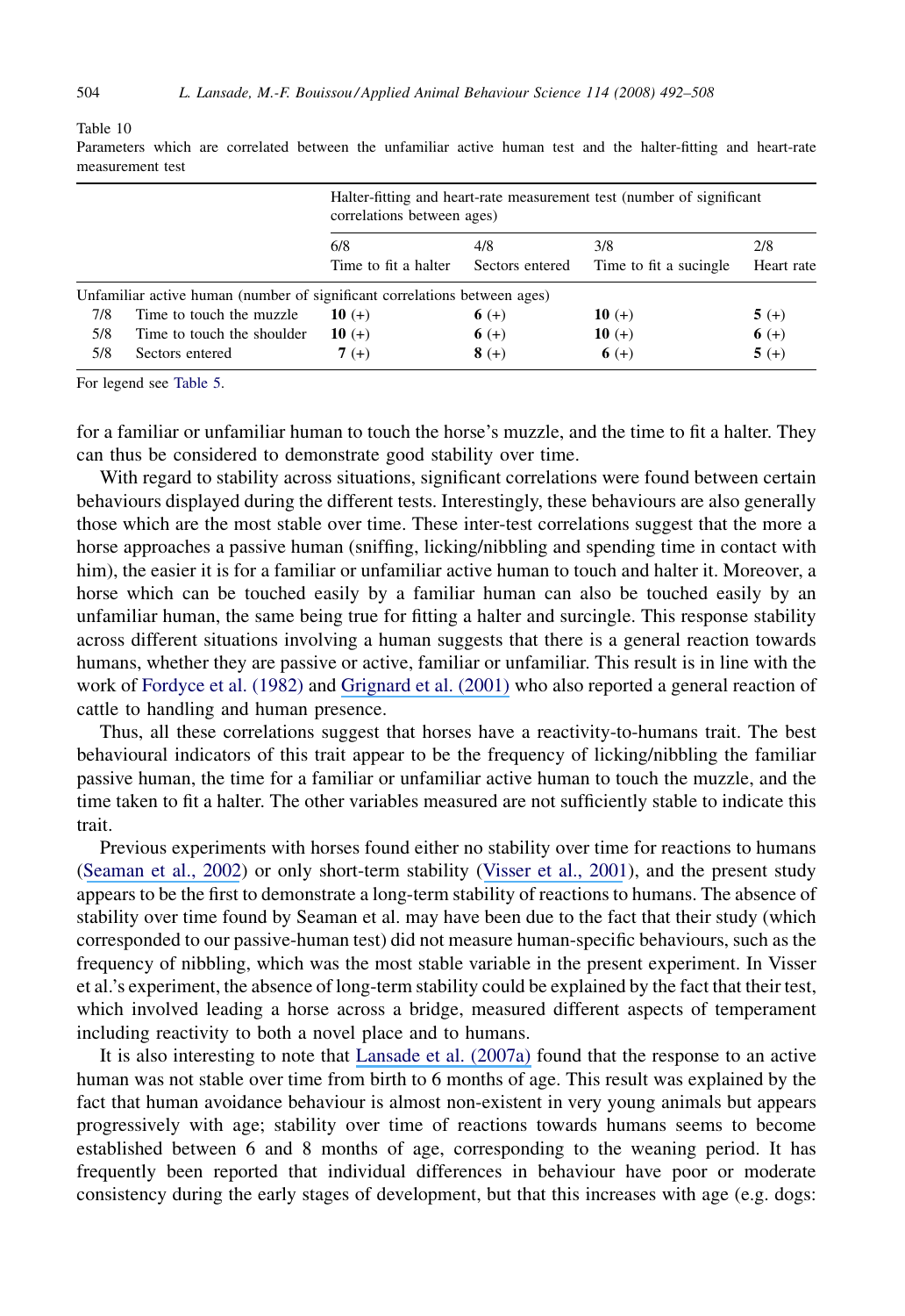[Goddard and Beilharz, 1984](#page-15-0); pigs: [Ruis et al., 2000; Janczak et al., 2001](#page-16-0); calves: [Van Reenen](#page-17-0) [et al., 2004\)](#page-17-0).

At this stage in the discussion, two points need to be clarified. First, the stability over time found in this study does not mean that reactivity to humans will never change during the animal's life. Throughout the present experiment, horses received similar and limited human contact. However, reactivity to humans can be enhanced or impaired by appropriate or inappropriate handling. Many papers show that some specific experiences with humans, such as handling a foal during weaning [\(Lansade et al., 2004\)](#page-16-0), or even handling a mare when the foal is young ([Henry](#page-16-0) [et al., 2005](#page-16-0)), can have a long-term effect on the way a horse reacts to humans (for reviews: [Hausberger et al., 2008; Lansade et al., 2007b](#page-16-0)). Thus, had the horses in our study been regularly handled between two test sessions, they would probably have been easier to touch during the second than the first session. In that case, handling would probably have affected the stability over time of certain variables, such as ''time to touch the horse''.

Secondly, it is important to specify that the stability of responses across different situations, and particularly towards familiar or unfamiliar humans, does not mean that animals are unable to distinguish between different people, an ability which is well-known in many species (e.g. cattle: de Passillé [et al., 1996;](#page-15-0) sheep: [Boivin et al., 1997](#page-15-0); pigs: [Tanida and Nagano, 1998; Koba and](#page-17-0) [Tanida, 2001\)](#page-17-0). However, [Rushen et al. \(1999\)](#page-16-0) suggested that animals may not necessarily have any reason to react differently to different people and that it depends on the amount and type of handling the animals have received. In our experiment, horses had a relatively limited experience with the familiar human (no direct contact), and in principle this experience was neither particularly negative nor positive for the animal. By contrast, if an animal experiences negative or positive treatment from a given person, it will probably show specific reactions towards that person (e.g. calves: de Passillé [et al., 1996;](#page-15-0) pigs: [Tanida and Nagano, 1996;](#page-17-0) horses: [Henry et al.,](#page-16-0) [2006](#page-16-0)). In this hypothetical case, it is possible that no correlation would be found between the reactions towards this person and an unfamiliar person.

To further the findings of the present experiment regarding stability across situations, it would be interesting to determine whether the responses to the four tests correlate with responses to various others situations involving humans, for example the ''Approach-stroking test at pasture'', used by [Henry et al. \(2005\),](#page-16-0) in which the horse is approached when it is at pasture with other conspecifics.

Finally, a physiological variable, heart rate, was recorded when the horse was held by a human. This measure cannot be considered as a good indicator of reactivity towards humans as it showed poor correlations with the best behavioural indicators of this trait and there was almost no correlation over time (it was correlated between ages in only 2 sets out of 8). The poor correlations of heart rate between different ages and with behavioural variables have previously been reported in a paper on fearfulness [\(Lansade, 2005](#page-16-0)) which showed that the heart-rate measured during a suddenness test (during which an umbrella was suddenly opened in front of the horse) did not show stability over time and was not correlated with the best indicators of a fearfulness trait. It is possible that the heart-rate measure is too sensitive and non-specific, because it is not only influenced by the test situation (in this case, restraint by a human), but also by elements that were not controlled, such as the horse's internal emotional and physiological state at the time of testing, movements, or different minor external events (noise, etc.), which can all cause an immediate increase in heart rate which could interfere with the results. This result is not in accordance with [Visser et al. \(2002\)](#page-17-0) who found that a horse's heart rate during a handling test (a handler leading a horse over a bridge) was correlated between the ages of 9 and 22 months, suggesting that it is a reliable temperament indicator. However, the difference in methodology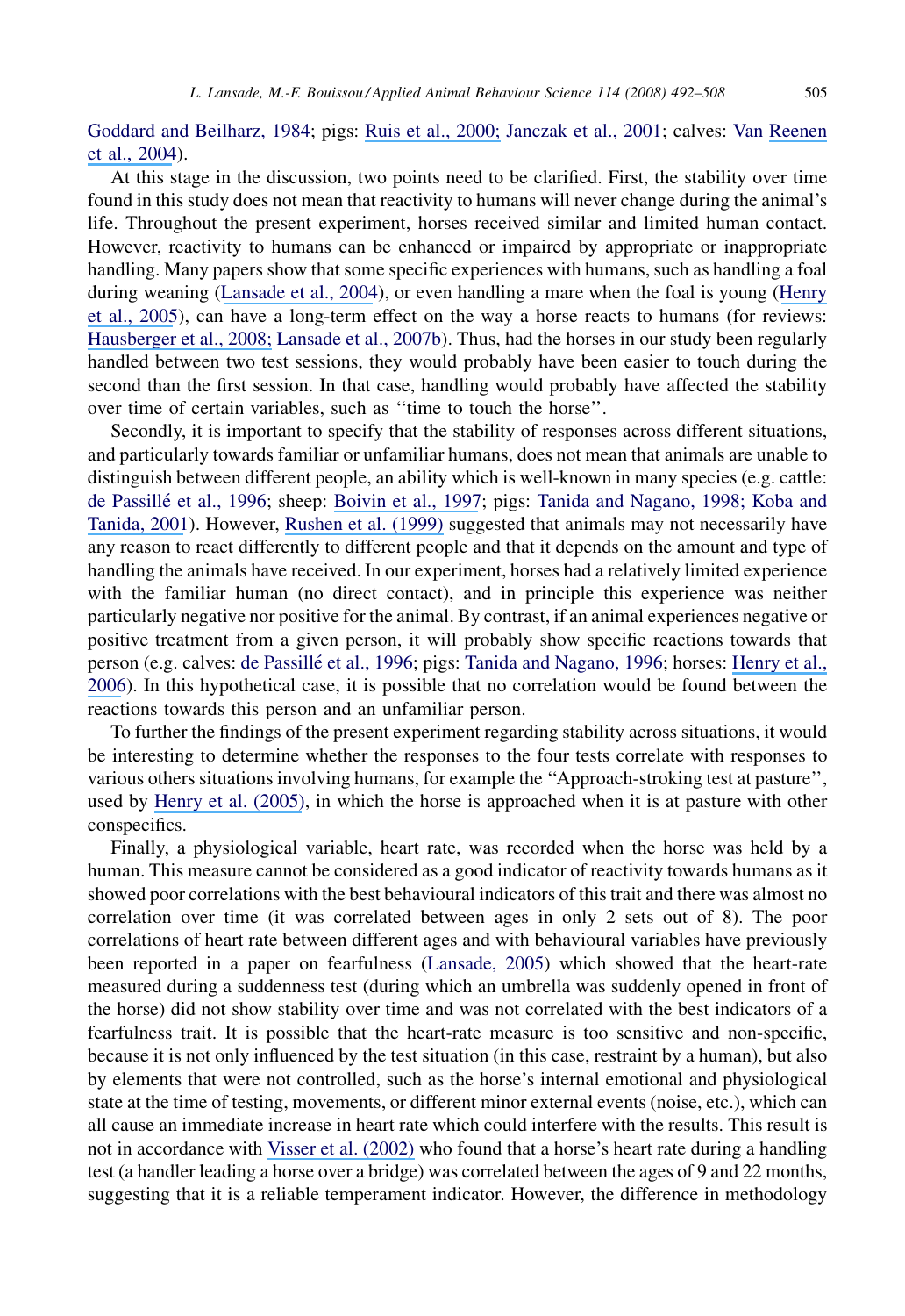<span id="page-15-0"></span>between the two tests could explain the conflicting results. Furthermore, Visser et al.'s heart-rate measurement was more precise than in our study.

#### 5. Conclusion

To conclude, these results suggest the existence of a ''reactivity-towards-humans'' trait in horses, whether the human is passive or active, familiar or unfamiliar. When the animals do not have any specific contact with humans, this reactivity is stable over time and can be determined using behavioural variables measured during short and simple tests from as early as 8 months of age.

In the future, it would be interesting to determine whether this trait is independent of the other temperament traits previously identified in horses (e.g. gregariousness: [Le Scolan et al., 1997;](#page-16-0) [Lansade et al., 2008](#page-16-0); fearfulness: [Lansade et al., submitted for publication](#page-16-0); flightiness: [Visser](#page-17-0) [et al., 2001](#page-17-0); sensory sensitivity: [Lansade et al., 2007c](#page-16-0), etc.), or whether it is the result of an interaction between different traits such as fearfulness and sociability.

From a practical point of view, it is important to identify which level of reactivity to humans is the most relevant for riding activities. For instance, an over-reactive horse which always avoids humans would obviously be difficult and even dangerous to handle and ride. On the other hand, an under-reactive animal may respect humans less. However, these hypotheses require further investigation.

#### Acknowledgements

The first author was supported by a Ph.D. grant from the ''Region Centre'' and the French National Stud: ''les Haras Nationaux'', who also funded this study. The authors are grateful to Guy Duchamp (INRA Nouzilly, France), Catherine Trillaud Geyl (Station expérimentale des Haras Nationaux, Chamberet, France) and their staff for allowing the use of the animals and facilities. Thanks are due to post-graduate students Hélène Roche, Marjorie Coulon and Juliette Brisson for their participation in collecting the data. We would like to thank the staff of Inter-Connect for reading and correcting the English manuscript.

#### References

- [Bates, J.E., 1989. Concepts and measures of temperament. In: Kohnstamm, G.A., Bates, J.E., Rothbart, M.K.](https://www.researchgate.net/publication/232588055_Concepts_and_measures_of_temperament?el=1_x_8&enrichId=rgreq-add8c613710386a6655018b3f63210b0-XXX&enrichSource=Y292ZXJQYWdlOzI0ODMzNjEzNztBUzoxNTMyOTcwOTI2MTYxOTNAMTQxMzU2MDI4MzQwMA==) [\(Eds.\), Temperament in Childhood. Wiley,](https://www.researchgate.net/publication/232588055_Concepts_and_measures_of_temperament?el=1_x_8&enrichId=rgreq-add8c613710386a6655018b3f63210b0-XXX&enrichSource=Y292ZXJQYWdlOzI0ODMzNjEzNztBUzoxNTMyOTcwOTI2MTYxOTNAMTQxMzU2MDI4MzQwMA==) New-York, pp. 3–26.
- [Boivin, X., Nowak, R., Despres, G., Tournadre, H., Le Neindre, P., 1997. Discrimination between shepherds by lambs](https://www.researchgate.net/publication/13856250_Discrimination_between_Shepherds_by_Lambs_Reared_under_Artificial_Conditions?el=1_x_8&enrichId=rgreq-add8c613710386a6655018b3f63210b0-XXX&enrichSource=Y292ZXJQYWdlOzI0ODMzNjEzNztBUzoxNTMyOTcwOTI2MTYxOTNAMTQxMzU2MDI4MzQwMA==) [reared under artificial conditions. J. Anim. Sci. 75, 2892–2898.](https://www.researchgate.net/publication/13856250_Discrimination_between_Shepherds_by_Lambs_Reared_under_Artificial_Conditions?el=1_x_8&enrichId=rgreq-add8c613710386a6655018b3f63210b0-XXX&enrichSource=Y292ZXJQYWdlOzI0ODMzNjEzNztBUzoxNTMyOTcwOTI2MTYxOTNAMTQxMzU2MDI4MzQwMA==)
- [de Passille´, A.M.B., Rushen, J., Ladewig, J., Petherick, C., 1996. Dairy calves' discrimination of people based on previous](https://www.researchgate.net/publication/14475173_Dairy_Calves) [handling. J. Anim. Sci. 74, 969–974.](https://www.researchgate.net/publication/14475173_Dairy_Calves)

Fordyce, G., Goddard, M.E., Seifert, G.W., 1982. The Measurement of Temperament in Cattle and the Effect of Experience and Genotype. Australian Society of Animal Production, pp. 329–332.

[Goddard, M.E., Beilharz, R.G., 1984. A factor analysis of fearfulness in potential guide dogs. Appl. Anim. Behav. Sci. 12,](https://www.researchgate.net/publication/248334336_Factor_analysis_of_fearfulness_in_potential_guide_dogs?el=1_x_8&enrichId=rgreq-add8c613710386a6655018b3f63210b0-XXX&enrichSource=Y292ZXJQYWdlOzI0ODMzNjEzNztBUzoxNTMyOTcwOTI2MTYxOTNAMTQxMzU2MDI4MzQwMA==) [253–265.](https://www.researchgate.net/publication/248334336_Factor_analysis_of_fearfulness_in_potential_guide_dogs?el=1_x_8&enrichId=rgreq-add8c613710386a6655018b3f63210b0-XXX&enrichSource=Y292ZXJQYWdlOzI0ODMzNjEzNztBUzoxNTMyOTcwOTI2MTYxOTNAMTQxMzU2MDI4MzQwMA==)

[Goldsmith, H.H., Buss, H.H., Plomin, R., Rothbart, M.K., Thomas, A., Chess, S., Hinde, R.A., McCall, R.B., 1987. What](https://www.researchgate.net/publication/19331728_What_Is_Temperament_Four_Approaches?el=1_x_8&enrichId=rgreq-add8c613710386a6655018b3f63210b0-XXX&enrichSource=Y292ZXJQYWdlOzI0ODMzNjEzNztBUzoxNTMyOTcwOTI2MTYxOTNAMTQxMzU2MDI4MzQwMA==) [is temperament? Four approaches. Child Dev. 58, 505–529.](https://www.researchgate.net/publication/19331728_What_Is_Temperament_Four_Approaches?el=1_x_8&enrichId=rgreq-add8c613710386a6655018b3f63210b0-XXX&enrichSource=Y292ZXJQYWdlOzI0ODMzNjEzNztBUzoxNTMyOTcwOTI2MTYxOTNAMTQxMzU2MDI4MzQwMA==)

[Grandin, T., 1993. Behavioral agitation during handling of cattle is persistent over time. Appl. Anim. Behav. Sci. 36, 1–9.](https://www.researchgate.net/publication/248333911_Behavioral_agitation_during_handling_of_cattle_is_persistent_over_time?el=1_x_8&enrichId=rgreq-add8c613710386a6655018b3f63210b0-XXX&enrichSource=Y292ZXJQYWdlOzI0ODMzNjEzNztBUzoxNTMyOTcwOTI2MTYxOTNAMTQxMzU2MDI4MzQwMA==)

[Grignard, L., Boivin, X., Boissy, A., Le Neindre, P., 2001. Do beef cattle react consistently to different handling](https://www.researchgate.net/publication/12084733_Do_beef_cattle_react_consistently_to_different_handling_situations?el=1_x_8&enrichId=rgreq-add8c613710386a6655018b3f63210b0-XXX&enrichSource=Y292ZXJQYWdlOzI0ODMzNjEzNztBUzoxNTMyOTcwOTI2MTYxOTNAMTQxMzU2MDI4MzQwMA==) [situations? Appl. Anim. Behav. Sci. 71, 263–276.](https://www.researchgate.net/publication/12084733_Do_beef_cattle_react_consistently_to_different_handling_situations?el=1_x_8&enrichId=rgreq-add8c613710386a6655018b3f63210b0-XXX&enrichSource=Y292ZXJQYWdlOzI0ODMzNjEzNztBUzoxNTMyOTcwOTI2MTYxOTNAMTQxMzU2MDI4MzQwMA==)

[Hausberger, M., Muller, C., 2002. A brief note on some possible factors involved in the reactions of horses to humans.](https://www.researchgate.net/publication/248335144_A_brief_note_on_some_possible_factors_involved_in_the_reactions_of_horses_to_humans?el=1_x_8&enrichId=rgreq-add8c613710386a6655018b3f63210b0-XXX&enrichSource=Y292ZXJQYWdlOzI0ODMzNjEzNztBUzoxNTMyOTcwOTI2MTYxOTNAMTQxMzU2MDI4MzQwMA==) [Appl. Anim. Behav. Sci. 76, 339–344.](https://www.researchgate.net/publication/248335144_A_brief_note_on_some_possible_factors_involved_in_the_reactions_of_horses_to_humans?el=1_x_8&enrichId=rgreq-add8c613710386a6655018b3f63210b0-XXX&enrichSource=Y292ZXJQYWdlOzI0ODMzNjEzNztBUzoxNTMyOTcwOTI2MTYxOTNAMTQxMzU2MDI4MzQwMA==)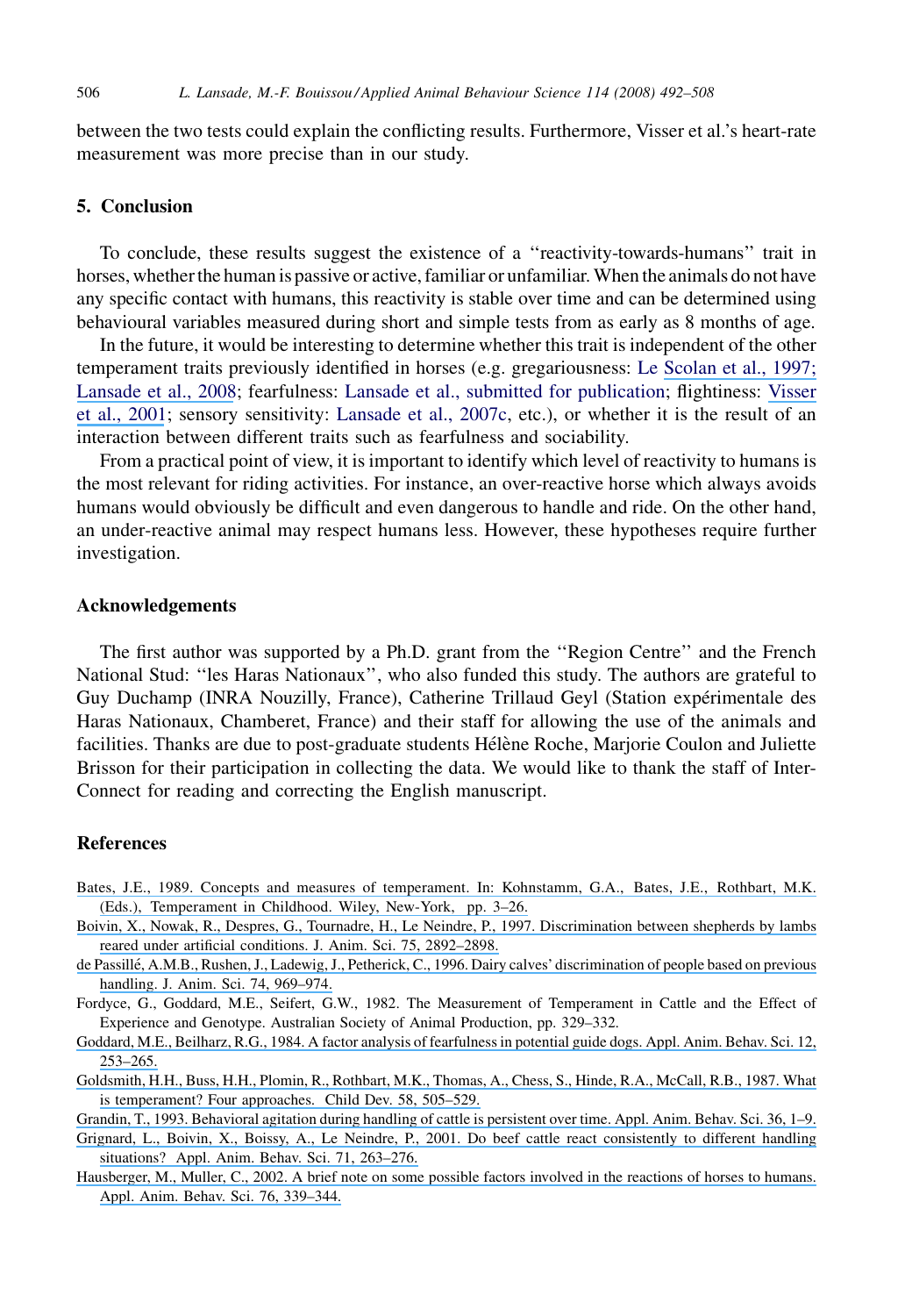- <span id="page-16-0"></span>[Hausberger, M., Roche, H., Henry, S., Visser, E.K., 2008. A review of the human–horse relationship. Appl. Anim. Behav.](https://www.researchgate.net/publication/240398379_A_review_of_the_human-horse_relationship?el=1_x_8&enrichId=rgreq-add8c613710386a6655018b3f63210b0-XXX&enrichSource=Y292ZXJQYWdlOzI0ODMzNjEzNztBUzoxNTMyOTcwOTI2MTYxOTNAMTQxMzU2MDI4MzQwMA==) [Sci. 109, 1–24.](https://www.researchgate.net/publication/240398379_A_review_of_the_human-horse_relationship?el=1_x_8&enrichId=rgreq-add8c613710386a6655018b3f63210b0-XXX&enrichSource=Y292ZXJQYWdlOzI0ODMzNjEzNztBUzoxNTMyOTcwOTI2MTYxOTNAMTQxMzU2MDI4MzQwMA==)
- [Heird, J.C., Whitaker, D.D., Bell, R.W., Ramsey, C.B., Lokey, C.E., 1986. The effect of handling at different ages on the](https://www.researchgate.net/publication/277481319_The_effect_of_handling_at_different_ages_on_the_subsequent_learning_ability_of_2-year-old_horses?el=1_x_8&enrichId=rgreq-add8c613710386a6655018b3f63210b0-XXX&enrichSource=Y292ZXJQYWdlOzI0ODMzNjEzNztBUzoxNTMyOTcwOTI2MTYxOTNAMTQxMzU2MDI4MzQwMA==) [subsequent learning ability of 2-year-old horses. Appl. Anim. Behav. Sci. 15, 15–25.](https://www.researchgate.net/publication/277481319_The_effect_of_handling_at_different_ages_on_the_subsequent_learning_ability_of_2-year-old_horses?el=1_x_8&enrichId=rgreq-add8c613710386a6655018b3f63210b0-XXX&enrichSource=Y292ZXJQYWdlOzI0ODMzNjEzNztBUzoxNTMyOTcwOTI2MTYxOTNAMTQxMzU2MDI4MzQwMA==)
- [Henry, S., Hemery, D., Richard, M.A., Hausberger, M., 2005. Human–mare relationships and behaviour of foals toward](https://www.researchgate.net/publication/248335177_Human-mare_relationships_and_behaviour_of_foals_toward_humans?el=1_x_8&enrichId=rgreq-add8c613710386a6655018b3f63210b0-XXX&enrichSource=Y292ZXJQYWdlOzI0ODMzNjEzNztBUzoxNTMyOTcwOTI2MTYxOTNAMTQxMzU2MDI4MzQwMA==) [humans. Appl. Anim. Behav. Sci. 93, 341–362.](https://www.researchgate.net/publication/248335177_Human-mare_relationships_and_behaviour_of_foals_toward_humans?el=1_x_8&enrichId=rgreq-add8c613710386a6655018b3f63210b0-XXX&enrichSource=Y292ZXJQYWdlOzI0ODMzNjEzNztBUzoxNTMyOTcwOTI2MTYxOTNAMTQxMzU2MDI4MzQwMA==)
- [Henry, S., Richard-Yris, M.A., Hausberger, M., 2006. Influence of various early human-foal interferences on subsequent](https://www.researchgate.net/publication/6687300_Influence_of_various_early_human-foal_interferences_on_subsequent_human-foal_relationship?el=1_x_8&enrichId=rgreq-add8c613710386a6655018b3f63210b0-XXX&enrichSource=Y292ZXJQYWdlOzI0ODMzNjEzNztBUzoxNTMyOTcwOTI2MTYxOTNAMTQxMzU2MDI4MzQwMA==) [human–foal relationship. Dev. Psychobiol. 48, 712–718.](https://www.researchgate.net/publication/6687300_Influence_of_various_early_human-foal_interferences_on_subsequent_human-foal_relationship?el=1_x_8&enrichId=rgreq-add8c613710386a6655018b3f63210b0-XXX&enrichSource=Y292ZXJQYWdlOzI0ODMzNjEzNztBUzoxNTMyOTcwOTI2MTYxOTNAMTQxMzU2MDI4MzQwMA==)
- Janczak, A.M., Pedersen, L.J., Bakken, M., 2001. Do pigs have consistent personality traits? In: The 35th Congress of the International Society of Applied Ethology. p. 161.
- [Jezierski, T., Jaworski, Z., Gorecka, A., 1999. Effects of handling on behaviour and heart rate in Konik horses: comparison](https://www.researchgate.net/publication/248335611_Effects_of_handling_on_behaviour_and_heart_rate_in_Konik_horses_Comparison_of_stable_and_forest_reared_youngstock?el=1_x_8&enrichId=rgreq-add8c613710386a6655018b3f63210b0-XXX&enrichSource=Y292ZXJQYWdlOzI0ODMzNjEzNztBUzoxNTMyOTcwOTI2MTYxOTNAMTQxMzU2MDI4MzQwMA==) [of stable and forest reared youngstock. Appl. Anim. Behav. Sci. 62, 1–11.](https://www.researchgate.net/publication/248335611_Effects_of_handling_on_behaviour_and_heart_rate_in_Konik_horses_Comparison_of_stable_and_forest_reared_youngstock?el=1_x_8&enrichId=rgreq-add8c613710386a6655018b3f63210b0-XXX&enrichSource=Y292ZXJQYWdlOzI0ODMzNjEzNztBUzoxNTMyOTcwOTI2MTYxOTNAMTQxMzU2MDI4MzQwMA==)
- [Knapp, R., Moore, M.C., 1997. Male morphs in tree lizards have different testosterone responses to elevated levels of](https://www.researchgate.net/publication/223878911_Male_Morphs_in_Tree_Lizards_Have_Different_Testosterone_Responses_to_Elevated_Levels_of_Corticosterone?el=1_x_8&enrichId=rgreq-add8c613710386a6655018b3f63210b0-XXX&enrichSource=Y292ZXJQYWdlOzI0ODMzNjEzNztBUzoxNTMyOTcwOTI2MTYxOTNAMTQxMzU2MDI4MzQwMA==) [corticosterone. Gen. Comp. Endocrinol. 107, 273–279.](https://www.researchgate.net/publication/223878911_Male_Morphs_in_Tree_Lizards_Have_Different_Testosterone_Responses_to_Elevated_Levels_of_Corticosterone?el=1_x_8&enrichId=rgreq-add8c613710386a6655018b3f63210b0-XXX&enrichSource=Y292ZXJQYWdlOzI0ODMzNjEzNztBUzoxNTMyOTcwOTI2MTYxOTNAMTQxMzU2MDI4MzQwMA==)
- [Koba, Y., Tanida, H., 2001. How do miniature pigs discriminate between people? Discrimination between people wearing](https://www.researchgate.net/publication/11982244_How_do_miniature_pigs_discriminate_between_people_Discrimination_between_people_wearing_coveralls_of_the_same_colour?el=1_x_8&enrichId=rgreq-add8c613710386a6655018b3f63210b0-XXX&enrichSource=Y292ZXJQYWdlOzI0ODMzNjEzNztBUzoxNTMyOTcwOTI2MTYxOTNAMTQxMzU2MDI4MzQwMA==) [coveralls of the same colour. Appl. Anim. Behav. Sci. 73, 45–58.](https://www.researchgate.net/publication/11982244_How_do_miniature_pigs_discriminate_between_people_Discrimination_between_people_wearing_coveralls_of_the_same_colour?el=1_x_8&enrichId=rgreq-add8c613710386a6655018b3f63210b0-XXX&enrichSource=Y292ZXJQYWdlOzI0ODMzNjEzNztBUzoxNTMyOTcwOTI2MTYxOTNAMTQxMzU2MDI4MzQwMA==)
- Lansade, L., 2005. Le tempérament du cheval: étude théorique, applications à la sélection des chevaux destinés à l'équitation. Ph.D. Thesis. University of Tours, France, [http://wcentre.tours.inra.fr/prc/internet/resultats/theses/lan](http://wcentre.tours.inra.fr/prc/internet/resultats/theses/lansade/these_lea_lansade.pdf)sade/these lea lansade.pdf.
- Lansade, L., Bouissou, M.F., Le Pape, G., 2003. Characterization of temperament in young horses. In: 37th Congress of the International Society for Applied Ethology, Abano Terme, Italy.
- [Lansade, L., Bertrand, M., Boivin, X., Bouissou, M.-F., 2004. Effects of handling at weaning on manageability and](https://www.researchgate.net/publication/228816570_Effects_of_handling_at_weaning_on_manageability_and_reactivity_of_foals?el=1_x_8&enrichId=rgreq-add8c613710386a6655018b3f63210b0-XXX&enrichSource=Y292ZXJQYWdlOzI0ODMzNjEzNztBUzoxNTMyOTcwOTI2MTYxOTNAMTQxMzU2MDI4MzQwMA==) [reactivity of foals. Appl. Anim. Behav. Sci. 87, 131–149.](https://www.researchgate.net/publication/228816570_Effects_of_handling_at_weaning_on_manageability_and_reactivity_of_foals?el=1_x_8&enrichId=rgreq-add8c613710386a6655018b3f63210b0-XXX&enrichSource=Y292ZXJQYWdlOzI0ODMzNjEzNztBUzoxNTMyOTcwOTI2MTYxOTNAMTQxMzU2MDI4MzQwMA==)
- Lansade, L., Bertrand, M., Bouissou, M.F., 2005. Effects of neonatal handling on subsequent manageability, reactivity and learning ability of foals. Appl. Anim. Behav. Sci. 92, 143–158.
- Lansade, L., Le´vy, F., Bouissou, M.F., 2006. Horse's temperament and suitability for riding activity can be predicted from 8 months of age. In: Mendl, M. (Ed.), 40th International Congress of the International Society for Applied Ethology, Bristol, UK, p. 234.
- [Lansade, L., Bouissou, M.F., Boivin, X., 2007a. Temperament in preweanling horses: development of reactions to humans](https://www.researchgate.net/publication/6260396_Temperament_in_preweanling_horses_Development_of_reactions_to_humans_and_novelty_and_startle_responses?el=1_x_8&enrichId=rgreq-add8c613710386a6655018b3f63210b0-XXX&enrichSource=Y292ZXJQYWdlOzI0ODMzNjEzNztBUzoxNTMyOTcwOTI2MTYxOTNAMTQxMzU2MDI4MzQwMA==) [and novelty, and startle responses. Dev. Psychobiol. 49, 501–513.](https://www.researchgate.net/publication/6260396_Temperament_in_preweanling_horses_Development_of_reactions_to_humans_and_novelty_and_startle_responses?el=1_x_8&enrichId=rgreq-add8c613710386a6655018b3f63210b0-XXX&enrichSource=Y292ZXJQYWdlOzI0ODMzNjEzNztBUzoxNTMyOTcwOTI2MTYxOTNAMTQxMzU2MDI4MzQwMA==)
- Lansade, L., Boivin, X., Bouissou, M.F., 2007b. Effects of period, type and duration of handling on manageability, reactivity and learning ability of foals. In: Hausberger, M., Søndergaard, E., Martin-Rosset, W. (Eds.), Horse Behaviour and Welfare. EAAP publication, Wageningen Academic, Wageningen, The Netherlands, pp. 47–56.
- [Lansade, L., Leconte, M., Pichard, G., 2007c. Sensory sensitivity: a horse's temperamental dimension? In: 58th Annual](https://www.researchgate.net/publication/248336141_Sensory_sensitivities_Components_of_a_horse) [Meeting of the Europeean Association for Animal Production, Wageningen Academic Publishers, Dublin, Ireland, p. 32.](https://www.researchgate.net/publication/248336141_Sensory_sensitivities_Components_of_a_horse)
- [Lansade, L., Bouissou, M.-F., Erhard, H.W., 2008. Reactivity to isolation and association with conspecifics: a](https://www.researchgate.net/publication/248336098_Reactivity_to_isolation_and_association_with_conspecifics_A_temperament_trait_stable_across_time_and_situations?el=1_x_8&enrichId=rgreq-add8c613710386a6655018b3f63210b0-XXX&enrichSource=Y292ZXJQYWdlOzI0ODMzNjEzNztBUzoxNTMyOTcwOTI2MTYxOTNAMTQxMzU2MDI4MzQwMA==) [temperament trait stable across time and situations. Appl. Anim. Behav. Sci. 109, 355–373.](https://www.researchgate.net/publication/248336098_Reactivity_to_isolation_and_association_with_conspecifics_A_temperament_trait_stable_across_time_and_situations?el=1_x_8&enrichId=rgreq-add8c613710386a6655018b3f63210b0-XXX&enrichSource=Y292ZXJQYWdlOzI0ODMzNjEzNztBUzoxNTMyOTcwOTI2MTYxOTNAMTQxMzU2MDI4MzQwMA==)
- [Lansade, L., Bouissou, M.F., Erhard, H.W. Fearfulness in horses: A temperament trait stable across time and situations.](https://www.researchgate.net/publication/248336155_Fearfulness_in_horses_A_temperament_trait_stable_across_time_and_situations?el=1_x_8&enrichId=rgreq-add8c613710386a6655018b3f63210b0-XXX&enrichSource=Y292ZXJQYWdlOzI0ODMzNjEzNztBUzoxNTMyOTcwOTI2MTYxOTNAMTQxMzU2MDI4MzQwMA==) [Appl. Anim. Behav. Sci., submitted for publication.](https://www.researchgate.net/publication/248336155_Fearfulness_in_horses_A_temperament_trait_stable_across_time_and_situations?el=1_x_8&enrichId=rgreq-add8c613710386a6655018b3f63210b0-XXX&enrichSource=Y292ZXJQYWdlOzI0ODMzNjEzNztBUzoxNTMyOTcwOTI2MTYxOTNAMTQxMzU2MDI4MzQwMA==)
- [Le Scolan, N., Hausberger, M., Wolff, A., 1997. Stability over situations in temperamental traits of horses as revealed by](https://www.researchgate.net/publication/222493795_Stability_over_situations_in_temperamental_traits_of_horses_as_revealed_by_experimental_and_scoring_approaches?el=1_x_8&enrichId=rgreq-add8c613710386a6655018b3f63210b0-XXX&enrichSource=Y292ZXJQYWdlOzI0ODMzNjEzNztBUzoxNTMyOTcwOTI2MTYxOTNAMTQxMzU2MDI4MzQwMA==) [experimental and scoring approaches. Behav. Process. 41, 257–266.](https://www.researchgate.net/publication/222493795_Stability_over_situations_in_temperamental_traits_of_horses_as_revealed_by_experimental_and_scoring_approaches?el=1_x_8&enrichId=rgreq-add8c613710386a6655018b3f63210b0-XXX&enrichSource=Y292ZXJQYWdlOzI0ODMzNjEzNztBUzoxNTMyOTcwOTI2MTYxOTNAMTQxMzU2MDI4MzQwMA==)
- [Lyons, D.M., Price, E.O., Moberg, G.P., 1988. Individual differences in temperament of domestic dairy goats: constancy](https://www.researchgate.net/publication/222971458_Individual_differences_in_temperament_of_domestic_dairy_goats_constancy_and_change?el=1_x_8&enrichId=rgreq-add8c613710386a6655018b3f63210b0-XXX&enrichSource=Y292ZXJQYWdlOzI0ODMzNjEzNztBUzoxNTMyOTcwOTI2MTYxOTNAMTQxMzU2MDI4MzQwMA==) [and change. Anim. Behav. 36, 1323–1333.](https://www.researchgate.net/publication/222971458_Individual_differences_in_temperament_of_domestic_dairy_goats_constancy_and_change?el=1_x_8&enrichId=rgreq-add8c613710386a6655018b3f63210b0-XXX&enrichSource=Y292ZXJQYWdlOzI0ODMzNjEzNztBUzoxNTMyOTcwOTI2MTYxOTNAMTQxMzU2MDI4MzQwMA==)
- [Price, E.O., 1984. Behavioural aspects of animal domestication. Q. Rev. Biol. 59, 1–32.](https://www.researchgate.net/publication/240245747_Behavioral_Aspects_of_Animal_Domestication?el=1_x_8&enrichId=rgreq-add8c613710386a6655018b3f63210b0-XXX&enrichSource=Y292ZXJQYWdlOzI0ODMzNjEzNztBUzoxNTMyOTcwOTI2MTYxOTNAMTQxMzU2MDI4MzQwMA==)
- Réale, D., Gallant, B.Y., Leblanc, M., Festa-Bianchet, M., 2000. Consistency of temperament in bighorn ewes and correlates with behaviour and life history. Anim. Behav. 60, 589–597.
- [Ruis, M.A.W., Te Brake, J.H.A., van de Burgwal, J.A., de Jong, I.C., Blokhuis, H.J., Koolhaas, J.M., 2000. Personalities in](https://www.researchgate.net/publication/41886294_Personalities_in_female_domesticated_pigs_Behavioural_and_physiological_indications?el=1_x_8&enrichId=rgreq-add8c613710386a6655018b3f63210b0-XXX&enrichSource=Y292ZXJQYWdlOzI0ODMzNjEzNztBUzoxNTMyOTcwOTI2MTYxOTNAMTQxMzU2MDI4MzQwMA==) [female domestic pigs: behavioural and physiological indications. Appl. Anim. Behav. Sci. 66, 31–47.](https://www.researchgate.net/publication/41886294_Personalities_in_female_domesticated_pigs_Behavioural_and_physiological_indications?el=1_x_8&enrichId=rgreq-add8c613710386a6655018b3f63210b0-XXX&enrichSource=Y292ZXJQYWdlOzI0ODMzNjEzNztBUzoxNTMyOTcwOTI2MTYxOTNAMTQxMzU2MDI4MzQwMA==)
- Rushen, J., Taylor, A.A., de Passillé, A.M., 1999. Domestic animals' fear of humans and its effect on their welfare. Appl. [Anim. Behav. Sci. 65, 285–303.](https://www.researchgate.net/publication/240398260_Domestic_animals)
- [Seaman, S.C., Davidson, H.P.B., Waran, N.K., 2002. How reliable is temperament assessment in the domestic horse](https://www.researchgate.net/publication/240398289_How_reliable_is_temperament_assessment_in_the_domestic_horse_Equus_caballus?el=1_x_8&enrichId=rgreq-add8c613710386a6655018b3f63210b0-XXX&enrichSource=Y292ZXJQYWdlOzI0ODMzNjEzNztBUzoxNTMyOTcwOTI2MTYxOTNAMTQxMzU2MDI4MzQwMA==) (Equus caballus[\)? Appl. Anim. Behav. Sci. 78, 175–191.](https://www.researchgate.net/publication/240398289_How_reliable_is_temperament_assessment_in_the_domestic_horse_Equus_caballus?el=1_x_8&enrichId=rgreq-add8c613710386a6655018b3f63210b0-XXX&enrichSource=Y292ZXJQYWdlOzI0ODMzNjEzNztBUzoxNTMyOTcwOTI2MTYxOTNAMTQxMzU2MDI4MzQwMA==)
- Serpell, J.A., 1986. In the Company of Animals. Basil Blackwell, Oxford.
- [Simpson, B.S., 2002. Neonatal foal handling. Appl. Anim. Behav. Sci. 78, 303–317.](https://www.researchgate.net/publication/240398290_Neonatal_foal_handling?el=1_x_8&enrichId=rgreq-add8c613710386a6655018b3f63210b0-XXX&enrichSource=Y292ZXJQYWdlOzI0ODMzNjEzNztBUzoxNTMyOTcwOTI2MTYxOTNAMTQxMzU2MDI4MzQwMA==)
- [Søndergaard, E., Halekoh, U., 2003. Young horses' reactions to humans in relation to handling and social environment.](https://www.researchgate.net/publication/248335155_Young_horses) [Appl. Anim. Behav. Sci. 84, 265–280.](https://www.researchgate.net/publication/248335155_Young_horses)